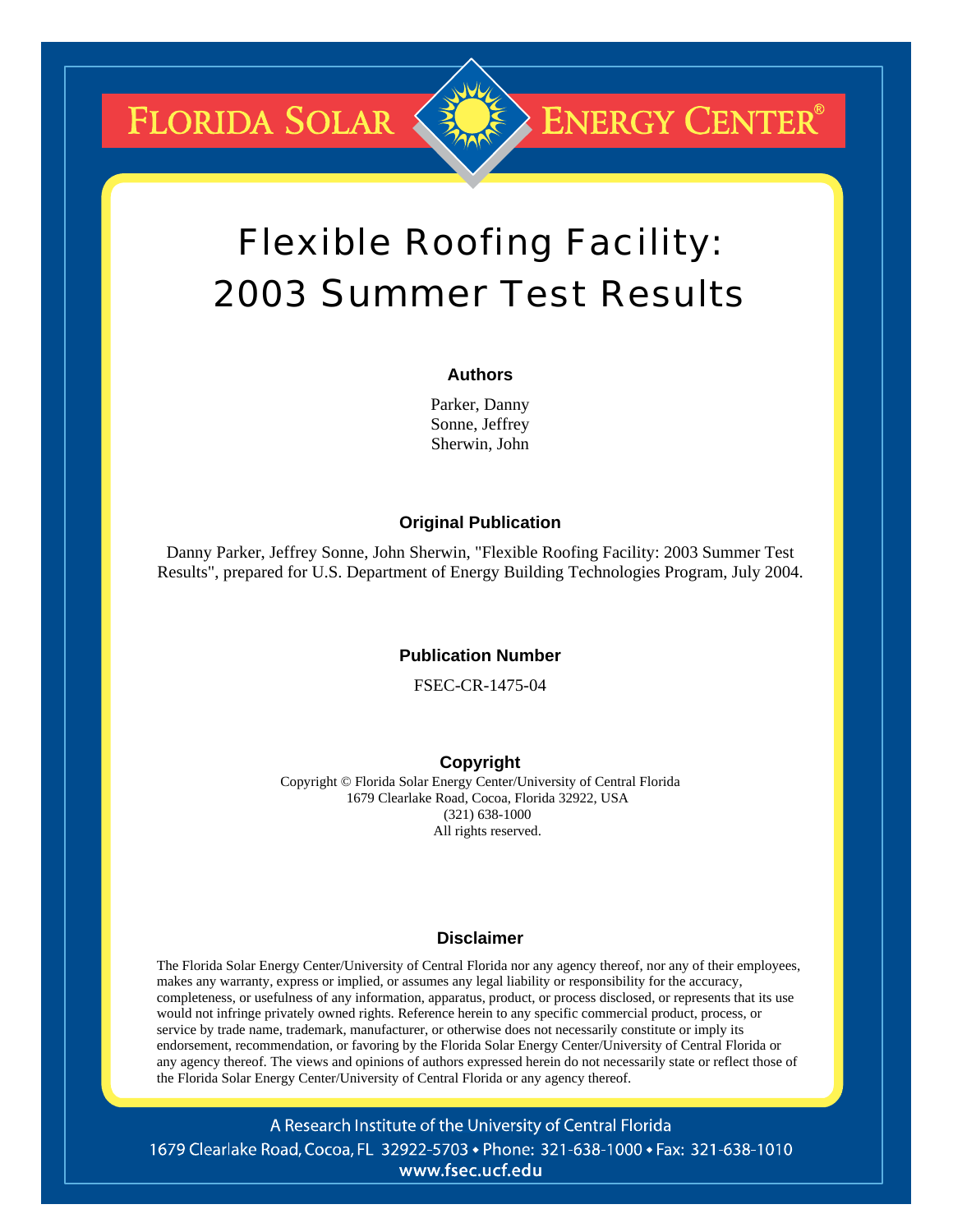| Rank Order on Reducing Cooling Season Impact to Duct System Heat<br>Rank Order on Reducing Peak Impact to Duct System Heat Gains and Air Leakage  9 |
|-----------------------------------------------------------------------------------------------------------------------------------------------------|
|                                                                                                                                                     |
|                                                                                                                                                     |

| Appendices |  |
|------------|--|
|            |  |
|            |  |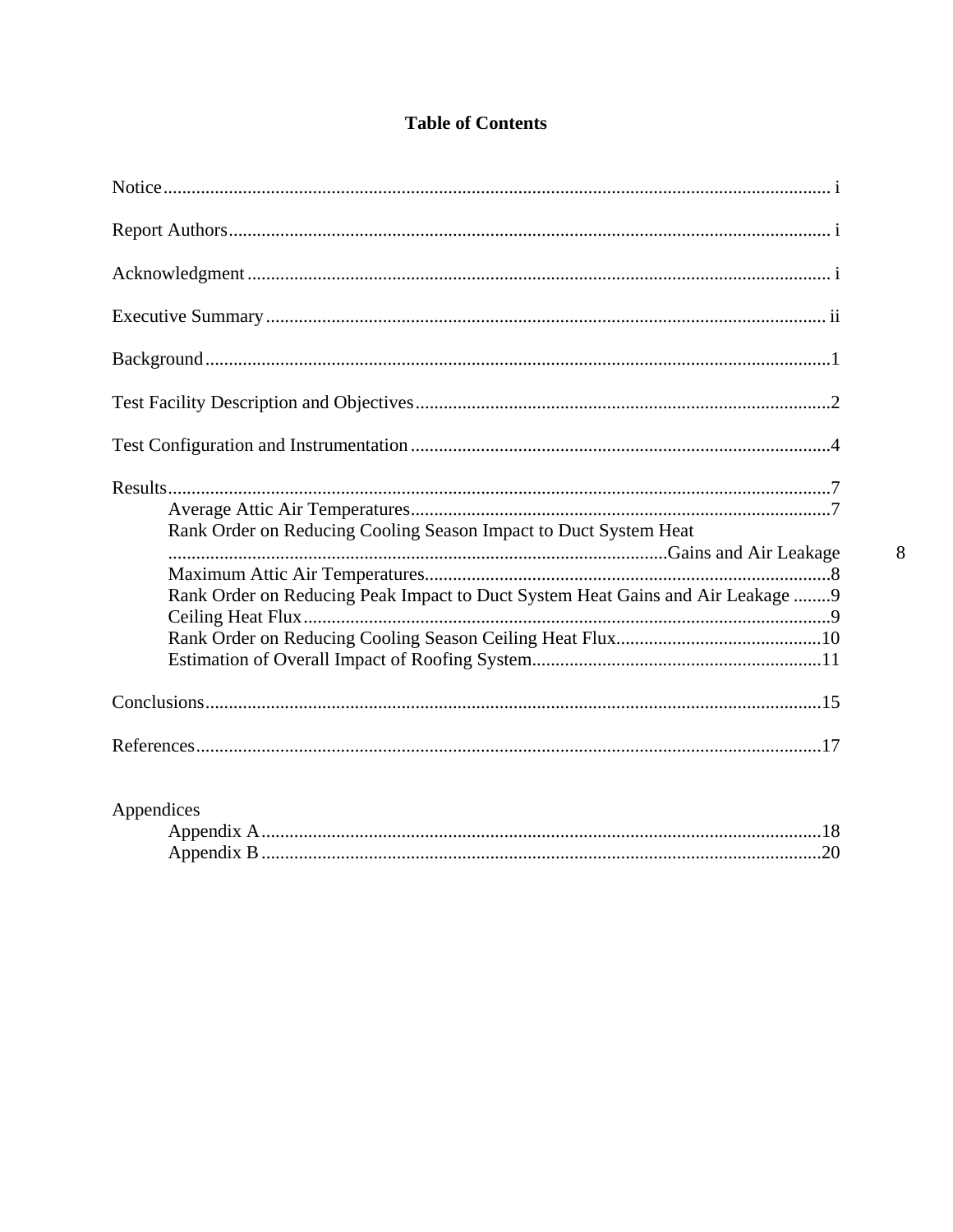## **NOTICE**

This report was prepared as an account of work sponsored by an agency of the United States government. Neither the United States government nor any agency thereof, nor any of their employees, makes any warranty, express or implied, or assumes any legal liability or responsibility for the accuracy, completeness, or usefulness of any information, apparatus, product, or process disclosed, or represents that its use would not infringe privately owned rights. Reference herein to any specific commercial product, process, or service by trade name, trademark, manufacturer, or otherwise does not necessarily constitute or imply its endorsement, recommendation, or favoring by the United States government or any agency thereof. The views and opinions of authors expressed herein do not necessarily state or reflect those of the United States government or any agency thereof.

## **REPORT AUTHORS**

Danny S. Parker Jeffrey K. Sonne John R. Sherwin

### **ACKNOWLEDGMENT**

This work is sponsored, in large part, by the U.S. Department of Energy, Office of Energy Efficiency and Renewable Energy Building Technologies Program, under cooperative agreement no. DE-FC26-99GO10478. This support does not constitute an endorsement by DOE of the views expressed in this report.

The authors appreciate the encouragement and support from George James and Ed Pollock of the US DOE Building America program in Washington DC and William Haslebacher at US DOE/NETL. We are also grateful to our colleagues Subrato Chandra and Robin Vieira for technical advice. Thanks to Wanda Dutton for report preparation.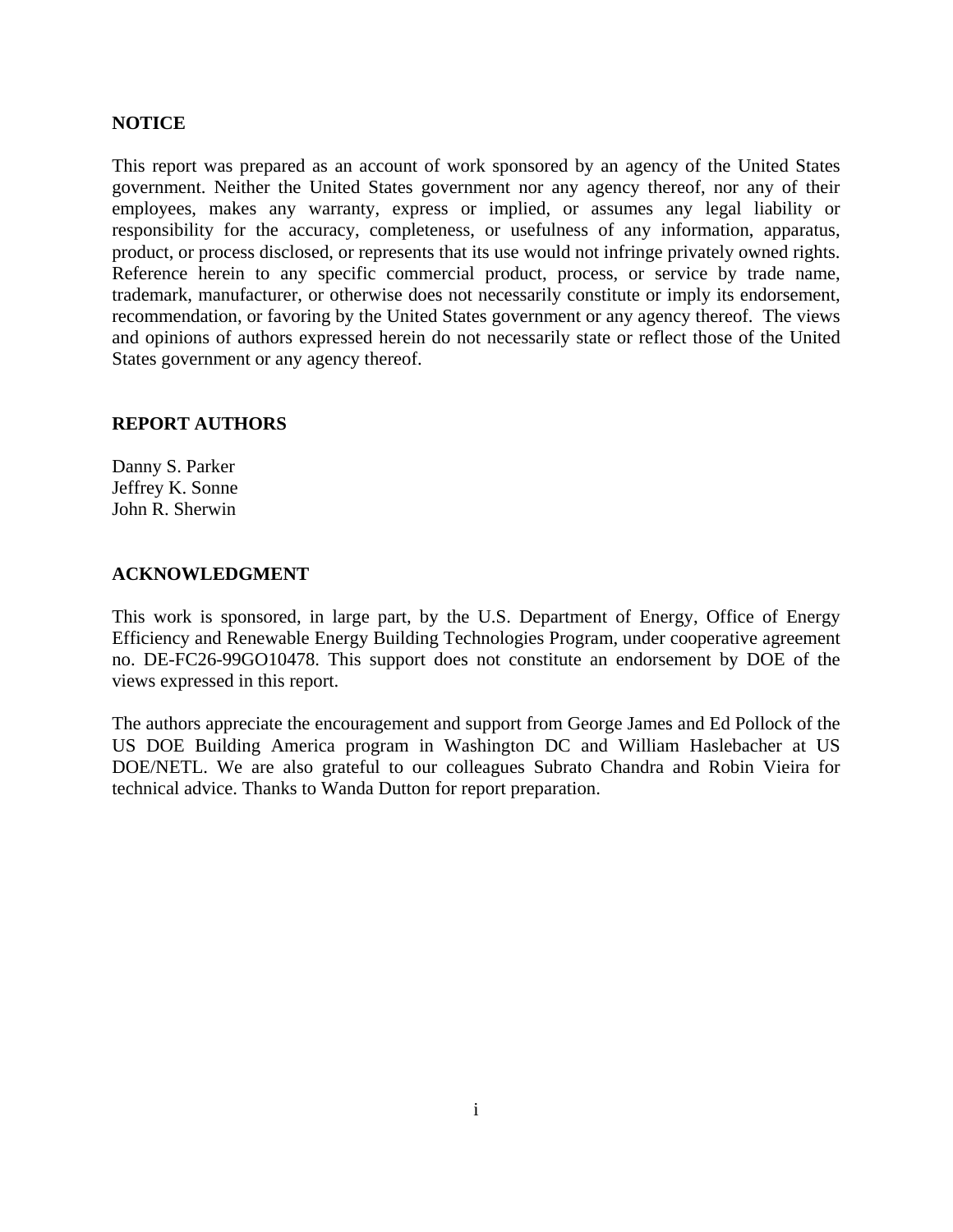## **Executive Summary**

 $\overline{\phantom{a}}$ 

The Flexible Roof Facility (FRF) is a test facility in Cocoa, Florida designed to evaluate five roofing systems at a time against a control roof with black shingles and vented attic (Figure E-1). The testing evaluates how roofing systems impact summer residential cooling energy use and peak demand. In the summer of 2003, the following roofing systems were tested. Cell numbering is from left to right. $<sup>1</sup>$ </sup>

| Cell #         | Description                                                                                    |
|----------------|------------------------------------------------------------------------------------------------|
|                | Galvalume $\mathbb{D}^2$ unfinished 5-vee metal with vented attic ( $2^{nd}$ year of exposure) |
| $\overline{2}$ | Sealed attic with proprietary configuration                                                    |
| 3              | High reflectance brown metal shingle with vented attic                                         |
| 4              | Galvanized unfinished 5-vee metal with vented attic $(2^{nd}$ year of exposure)                |
| 5              | Black shingles with standard attic ventilation (Control Test Cell)                             |
| 6              | White standing seam metal with vented attic $(2^{nd}$ year of exposure after cleaning)         |
|                |                                                                                                |



**Figure E-1.** Flexible Roof Facility in summer of 2003 configuration.

 $<sup>1</sup>$  The left-hand-most section of the roof is not a test cell; test cell #1 is the Galvalume section.</sup>

 $^{22}$  Galvalume is a quality cold-rolled sheet to which is applied a highly corrosion-resistant hot-dip metallic coating consisting of 55% aluminum 43.4% zinc, and 1.6% silicon, nominal percentages by weight. This results in a sheet that offers the best protective features characteristic of aluminum and zinc: the barrier protection and long life of aluminum and the sacrificial or galvanic protection of zinc at cut or sheared edges. According to Bethlehem Steel, twenty-four years of actual outdoor exposure tests in a variety of atmospheric environments demonstrate that bare Galvalume sheet exhibits superior corrosion-resistance properties.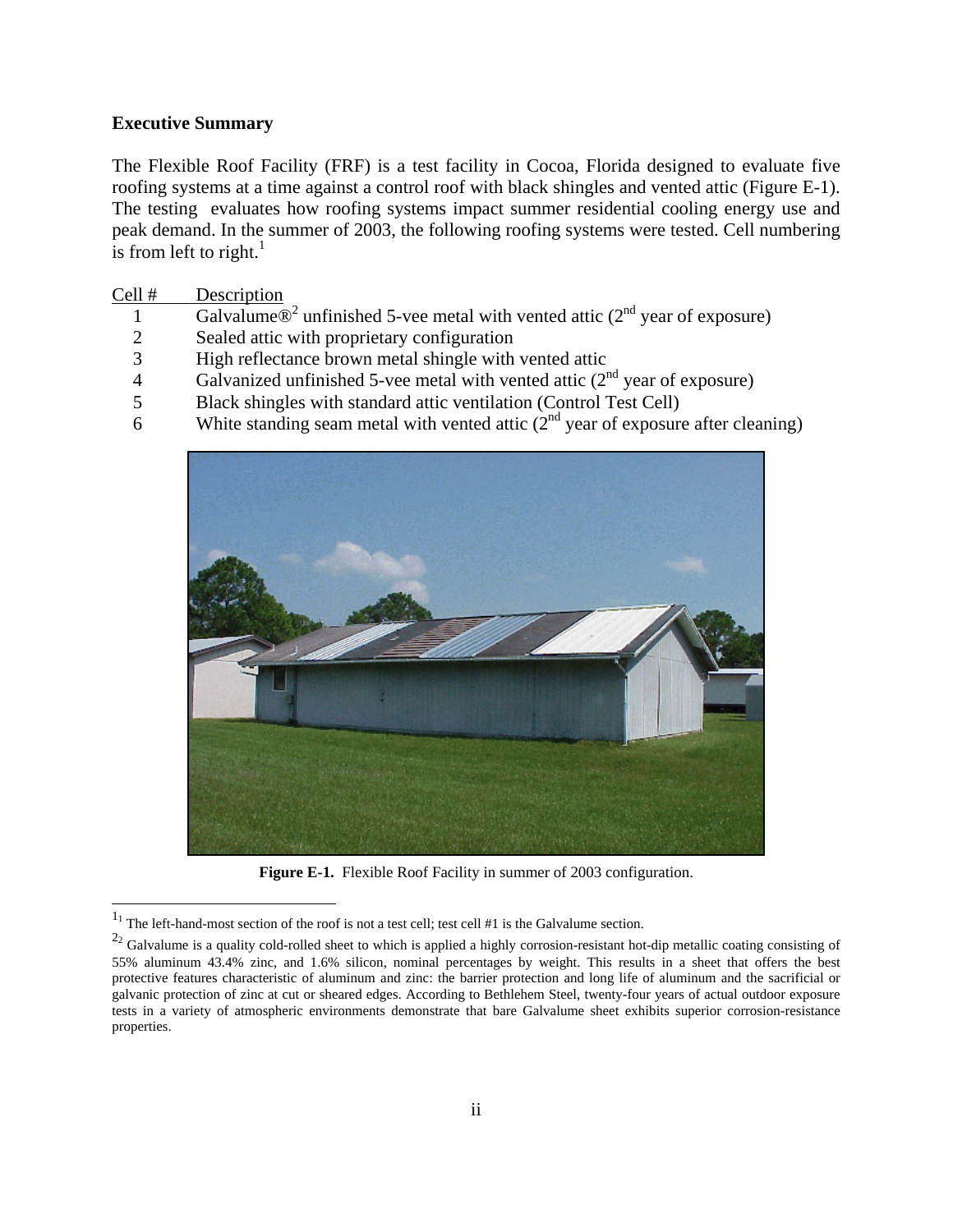All had R-19 insulation installed on the attic floor except in the configuration with the sealed attic (Cell #2) which had R-19 of open cell foam sprayed onto the bottom of the roof decking. The measured thermal impacts include ceiling heat flux, unintended attic air leakage and duct heat gain.

Cell #2 had a proprietary configuration which is not reported upon in this report.

A major thrust of the testing for 2003 was comparative testing of metal roofing under long term exposure. Given the popularity of unfinished metal roofs, we tested both galvanized and Galvalume® roofs in their second year of exposure. Galvalume® roofs are reported to better maintain their higher solar reflectance than galvanized types. Average daily mid-attic maximum temperatures for the Galvalume® and galvanized metal roof systems showed significantly better performance for Galvalume® product  $(17.5^{\circ}F$  and  $13.1^{\circ}F$  cooler than the control dark shingle respectively).

Other than the sealed attic case, the white metal roof results in the coolest attic over the summer, with an average peak of only  $94.6^{\circ}F - 22.1^{\circ}$  cooler than the peak in the control attic with dark shingles. The highly reflective brown metal shingle roof (Cell #3) provided the next coolest peak attic temperature. Its average maximum daily mid-attic temperature was 101.5°F (15.2°F lower than the control dark shingle cell). While the brown metal shingle roof's reflectance was lower than the two metal roofs and white metal roof we observed evidence that the air space under the metal shingles provides additional effective thermal insulation.

We also estimated the combined impact of ceiling heat flux, duct heat gain and unintended attic air leakage from the various roof constructions. All of the alternative constructions produced lower estimated cooling energy loads than the standard vented attic with dark shingles (Figure E-2). The Galvalume® roof clearly provided greater reductions to cooling energy use than the galvanized roof after two summers of exposure.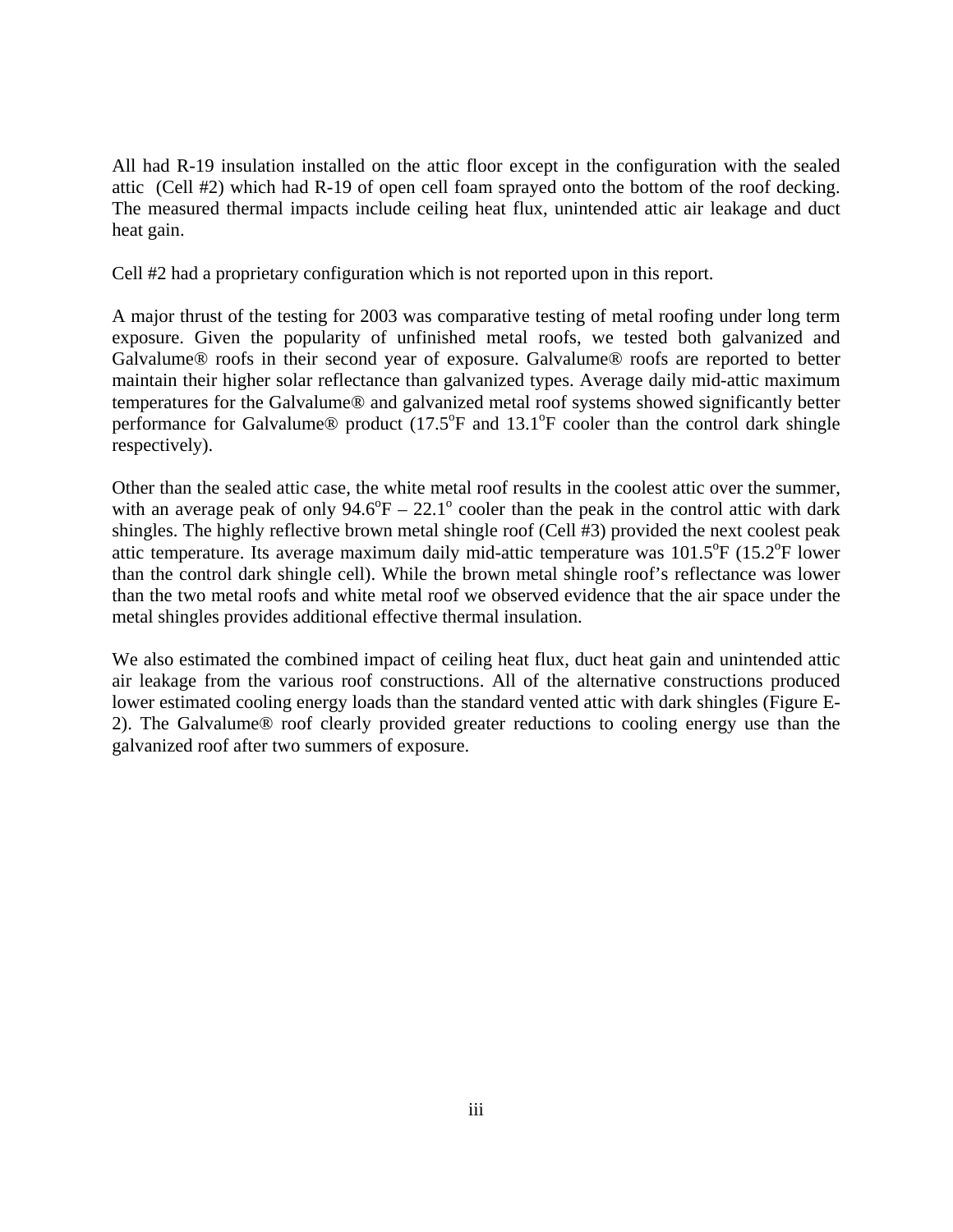

**Figure E-2.** Estimated combined impact of duct heat gain, air leakage from the attic to conditioned space and ceiling heat flux on space cooling needs on an average summer day in a  $2,000$  ft<sup>2</sup> home.

One important fact from our testing is that nighttime attic temperature and reverse ceiling heat flux have a significant impact on the total daily heat gain, particularly for the metal roofs. The rank order below shows the percentage reduction of roof/attic related heat gain and approximate overall building cooling energy savings (which reflect the overall contribution of the roof/attic to total cooling needs):

| Rank           | Description                                                      | Roof<br><b>Load Reduction</b> | Cooling Overall Cooling<br>Savings |
|----------------|------------------------------------------------------------------|-------------------------------|------------------------------------|
|                | White metal with vented attic (Cell #6)                          | 47%                           | 15%                                |
| $\overline{2}$ | High reflectance brown metal shingle with vented attic (Cell #3) | 29%                           | 10%                                |
| 3              | Galvalume® unfinished metal with vented attic (Cell #1)          | 25%                           | 8%                                 |
| $\vert 4$      | Galvanized unfinished metal roof with vented attic (Cell #4)     | 16%                           | 5%                                 |

The relative reductions are consistent with the whole-house testing recently completed for FPL in Ft. Myers (Parker et al., 2001). This testing showed white metal roofing having the largest reductions, followed by darker constructions.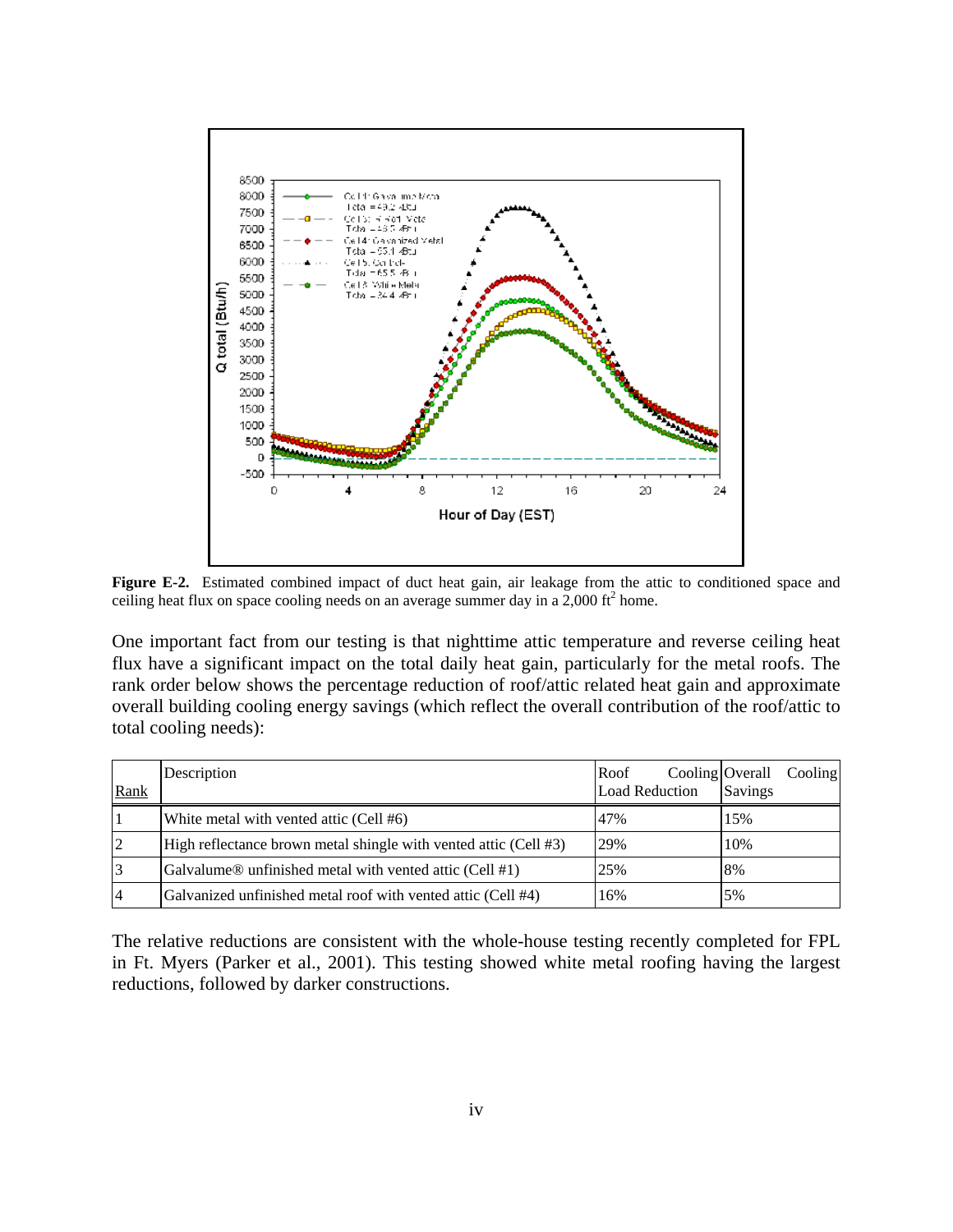#### **Flexible Roofing Facility: 2003 Summer Test Results**

#### **Background**

 $\overline{\phantom{a}}$ 

Improving attic thermal performance is fundamental to controlling residential cooling loads in hot climates. Research shows that the influence of attics on space cooling is not only due to the change in ceiling heat flux, but often due to the conditions within the attic itself and their influence on heat gain to duct systems and on air infiltration into the building. Figure 1 illustrates the fundamental thermal processes with a conventional vented attic.

.



**Figure 1**. Vented attic thermal processes

The importance of ceiling heat flux has long been recognized, with insulation a proven means of controlling excessive gains. However, when ducts are present in the attic, the magnitude of heat gain to the thermal distribution system under peak conditions can be much greater than the ceiling heat flux (Parker et al., 1993; Hageman and Modera, 1996).<sup>3</sup> This influence may be exacerbated by the location of the air handler within the attic space – a common practice in much of the southern US. The air handler is poorly insulated but has the greatest temperature difference at the evaporator of any location in the cooling system. It also has the greatest negative pressure just before the fan so that some leakage into the unit is inevitable. As evidence for this influence, a monitoring study of air conditioning energy use in 48 central Florida homes (Cummings, 1991) found that homes with the air handlers located in the attic used 30% more

 $3<sub>1</sub>$  A simple calculation illustrates this fact. Assume a 2,000 square foot ceiling with R\_30 attic insulation. Supply ducts in most residences typically comprise a combined area of ~25% of the gross floor area (see Gu et al. 1996 and Jump and Modera, 1996), but are only insulated to between  $R_4$  to  $R_6$ . With the peak attic temperature at 130°F, and 78°F maintained inside the house, a UA  $\Delta T$  calculation shows a ceiling heat gain of 3,500 Btu/hr. With R\_5 ducts in the attic and a 57 $\rm{P}$  air conditioner supply temperature, the heat gain to the duct system is 7,300 Btu/hr if the cooling system ran the full hour under design conditions – more than twice the ceiling flux.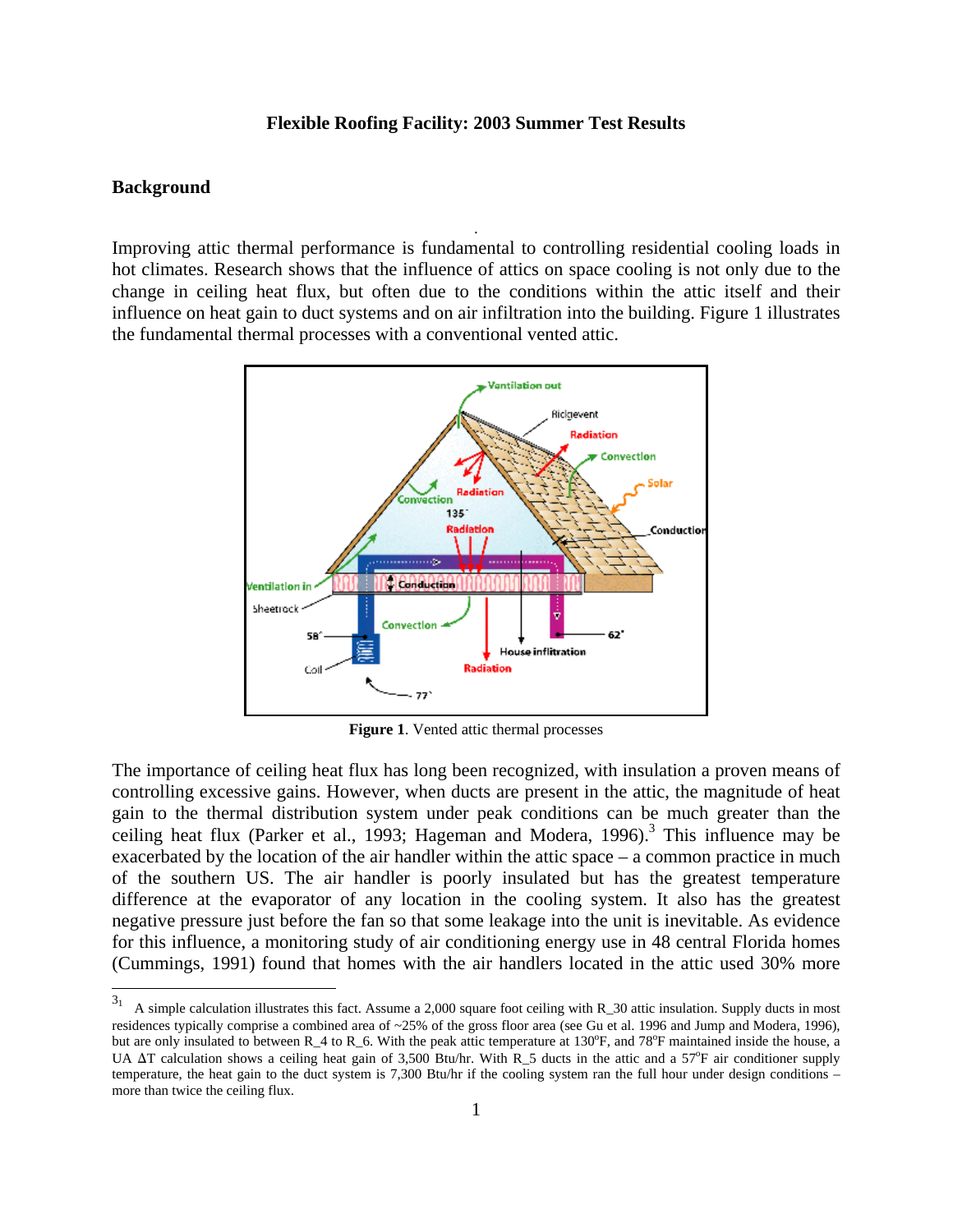space cooling energy than those with air handlers located in garages or elsewhere. Buildings research also shows that duct system supply air leakage can lead to negative pressures within the house interior when the air handler is operating. The negative pressures can then result in hot air from the attic being drawn down into the conditioned space through gaps around recessed light fixtures or other bypasses from the attic to the interior. Attic air is often also directly drawn into the return air stream through leakage pathways (see Figure 2). These phenomena are commonly encountered in slab on grade homes in Sunbelt states in the U.S. where the dominant infiltration l;eakage plane from the exterior is through the ceiling.



**Figure 2**. Thermograph of air being drawn from the attic to the air handler in a Florida house.

The impact of duct heat transfer and air leakage from the attic space shows that controlling attic air temperatures can be equally important as controlling ceiling heat flux alone. Consequently, in our assessment of the impact of different roof constructions on cooling related performance, we considered both ceiling flux and attic air temperature.

## **Test Facility Description and Objectives**

During the summer of 2003, tests were performed on six different residential plywood-decked roofing systems. The experiments were conducted at the flexible roof facility (FRF) located in Cocoa, Florida, ten miles (17 km) west of the Atlantic ocean on mainland Florida. The FRF is a 24 ft by 48 ft (7.3 x 14.6 m) frame building constructed in 1987 with its long axis oriented east west (Figure 3). The roof and attic are partitioned to allow simultaneous testing of multiple roof configurations. The orientation provides a northern and southern exposure for the roofing materials under evaluation. The attic is sectioned into six individual 6 foot (1.8 m) wide test cells (detail A in Figure 3) spanning three 2 ft (0.6 m) trusses thermally separated by partition walls insulated to  $R_{20}$  ft2\_hr\_°F/Btu (RSI\_3.5 m2\_K/W) using 3 inches (7.6 cm) of isocyanurate insulation. The partitions between the individual cells are also well sealed to prevent air flow cross\_contamination. The gable roof has a  $5/12$  pitch (22.6°) and  $3/4$  inch (1.9 cm) plywood decking. On the attic floor, R<sub>19</sub> (RSI<sub>3.3</sub>) unsurfaced batt insulation is installed between the trusses in all of the test bays (with the exception of Cell #2) in a consistent fashion. The attic is separated from the conditioned interior by 0.5 inch (1.3 cm) gypsum board. The interior of the FRF is a single open air conditioned space.

The roof lends itself to easy reconfiguration with different roofing products and has been used in the past to examine different levels of ventilation and installation configurations for tile roofing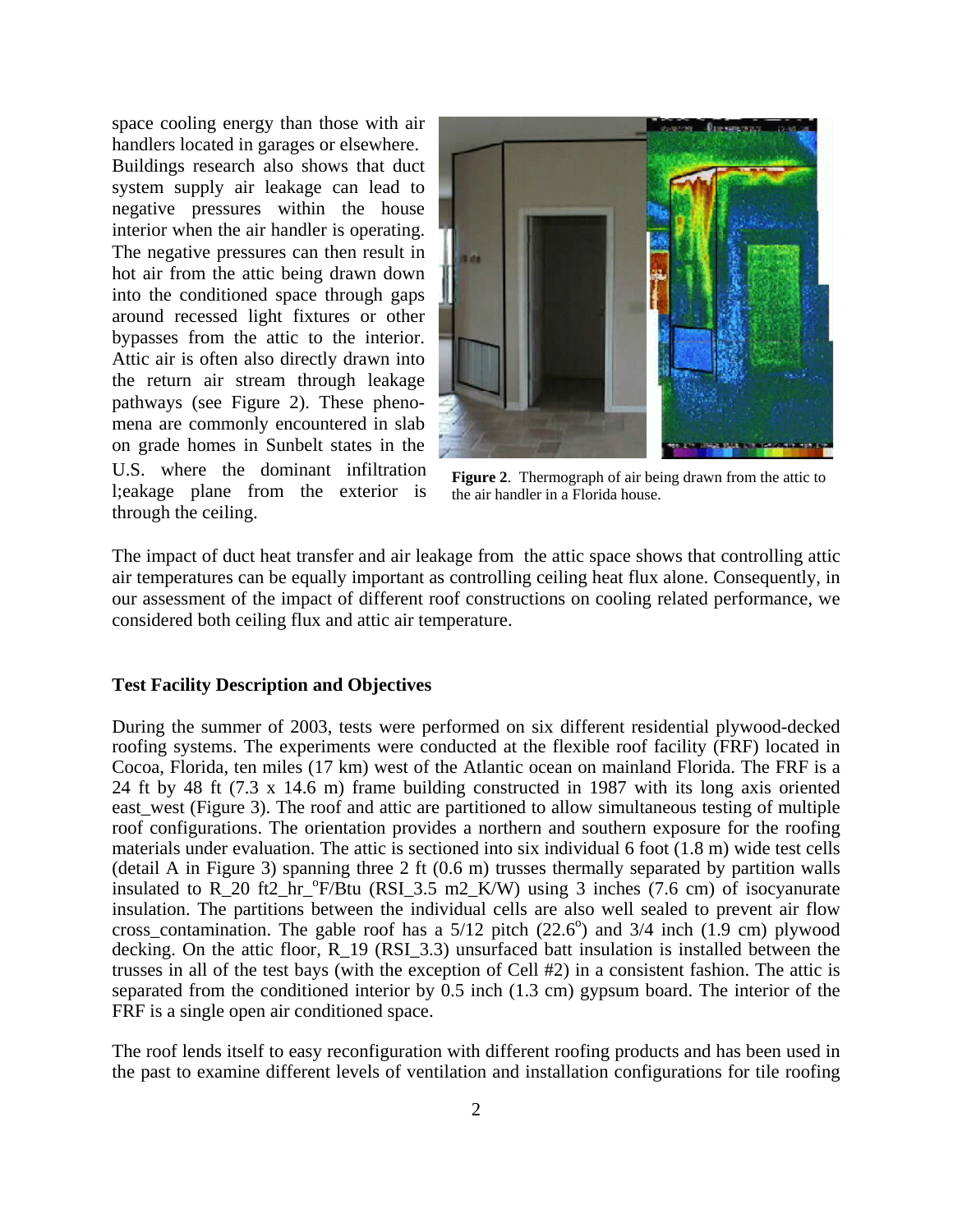(Beal and Chandra, 1995). Testing has also compared reflective roofing, radiant barriers and sealed attic construction (Parker and Sherwin, 1998). Appendix B lists the test cell configurations over recent years. A black asphalt shingle roof on one of the test cells serves as a reference for other roofing types.

Our tests in 2003 addressed the following questions:

- 1) What is the performance (ceiling flux and attic air temperatures) of a standard black asphalt shingle roof with 1:300 ventilation (the control cell)?
- 2) How does a Galvalume® metal roof with vented attic compare to the control cell?
- 3) How does a galvanized metal roof with vented attic perform relative to Galvalume® and other roof types?
- 4) How does a higher IR reflectance brown metal shingle roof function relative to the higher reflectance one installed the previous summer?
- 5) How does a white standing seam metal roof with vented attic perform relative to the other unfinished metal roof types?

#### **Test Configuration and Instrumentation**

To answer the above questions, we configured the test cells in the following fashion. Ages of roof construction are in parenthesis.

- **Cell #1**: Galvalume<sup>®</sup> 5-vee unfinished metal roof; 1:300 vented attic  $(2<sup>nd</sup>$  year)
- **Cell #2**: Sealed attic with proprietary configuration.
- **Cell #3**: IR reflective brown metal shingles; 1:300 soffit and ridge ventilation  $(1<sup>st</sup>$  year)
- **Cell #4**: Galvanized 5-vee unfinished metal roof; 1:300 ventilation  $(2<sup>nd</sup>$  vear)
- **Cell #5**: Black asphalt shingles; 1:300 soffit and ridge ventilation (control cell; 16 years old)
- **Cell #6**: White standing seam metal; 1:300 vented attic (8 years old, but cleaned two year before)

The final appearance of the facility as configured for testing is shown in Figure 4. All roofing materials were installed in a conventional manner, and according to manufacturer's specifications and current practice in the Central Florida area. Although raised wooden-battens type are sometimes used for metal roofing installations, current practice, with its focus on lower first costs, dictated a direct screwed application method for the metal roofs. Perforated vinyl soffit vents were used, and ridge vents for the vented cells were the "shingle vent" type with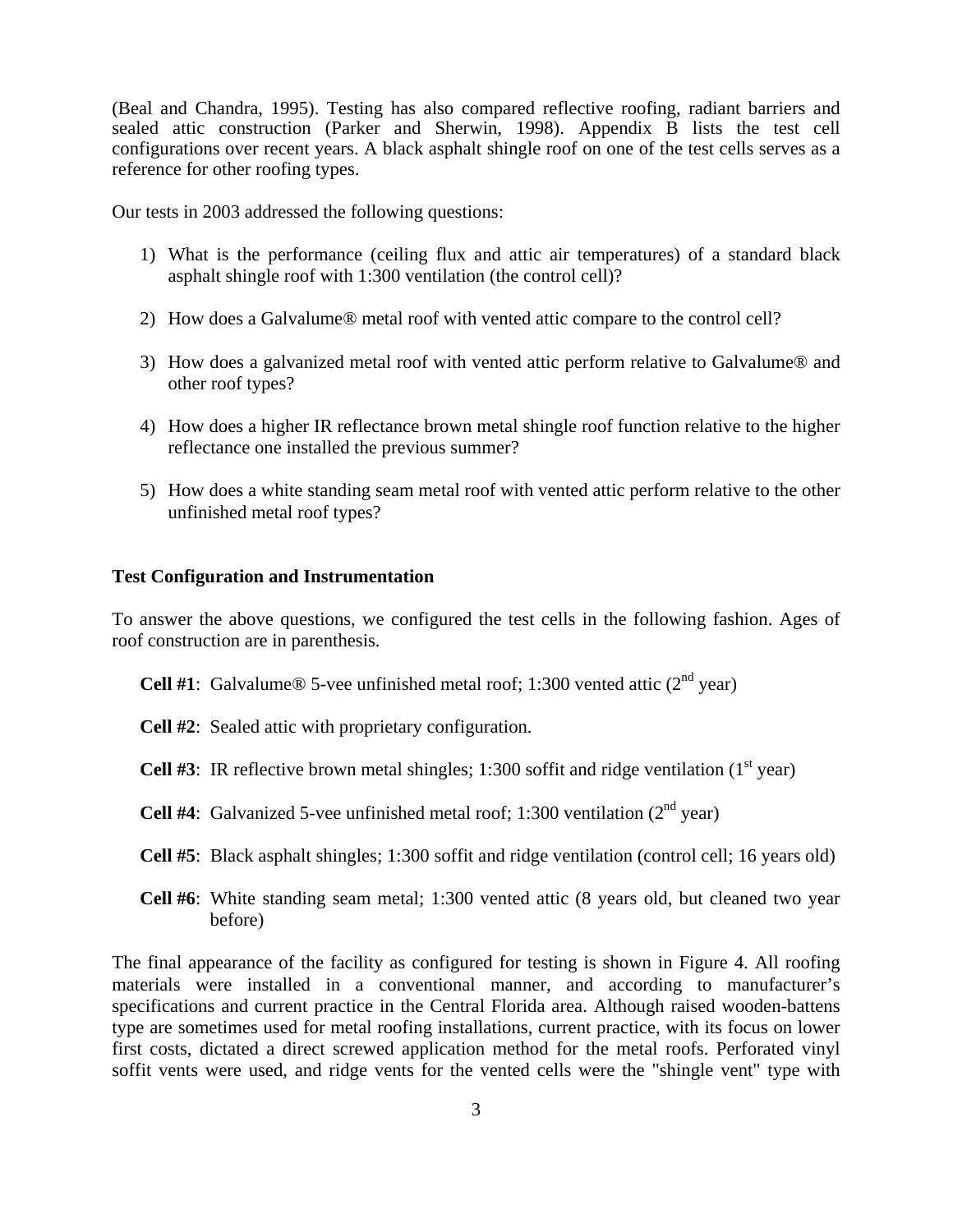foam mesh or rigid plastic over the ridge outlet covered by shingles. The metal roofs had captype ridge vents.



**Figure 4.** Flexible Roof Facility in summer of 2003 configuration.

In applicable test cells the free ventilation area was estimated to be similar to typically installed roof systems. Samples of the new, unexposed roofing materials were sent to a laboratory to establish their integrated solar reflectance using ASTM Test Method E\_903 (1996) and long wave emittance using ASTM E\_408. Table 1 shows the laboratory reported values.

Note the large difference in the infrared emissivity of the unfinished metal roofs. Galvalume® (0.28) is much lower than the other painted metals (0.83), but galvanized roofs are much lower still (0.04). Generally, low emissive surfaces reach much higher temperatures since they do not readily give up collected heat back to the sky and its surroundings.

| Sample and Cell #                          | <b>Solar Reflectance</b> $(\% )$ | Long-wave emmittance |
|--------------------------------------------|----------------------------------|----------------------|
| Cell #1: Galvalume® unfinished 5-vee metal | 64.6%                            | 0.28                 |
| Cell #2: Black shingle                     | 2.7%                             | 0.90                 |
| Cell #3: IR reflective brown metal shingle | 30.8%                            | 0.83                 |
| Cell #4: Galvanized unfinished 5-vee metal | 70.9%                            | 0.04                 |
| Cell #5: Black shingle                     | 2.7%                             | 0.90                 |
| Cell #6: White metal standing seam         | 67.6%                            | 0.83                 |

**Table 1 Tested Roofing Material Solar Reflectances and Emittances\*** 

\* Laboratory tested values using ASTM E-903 and ASTM E-408.

Instrumentation for the project was extensive so the data can eventually validate a detailed attic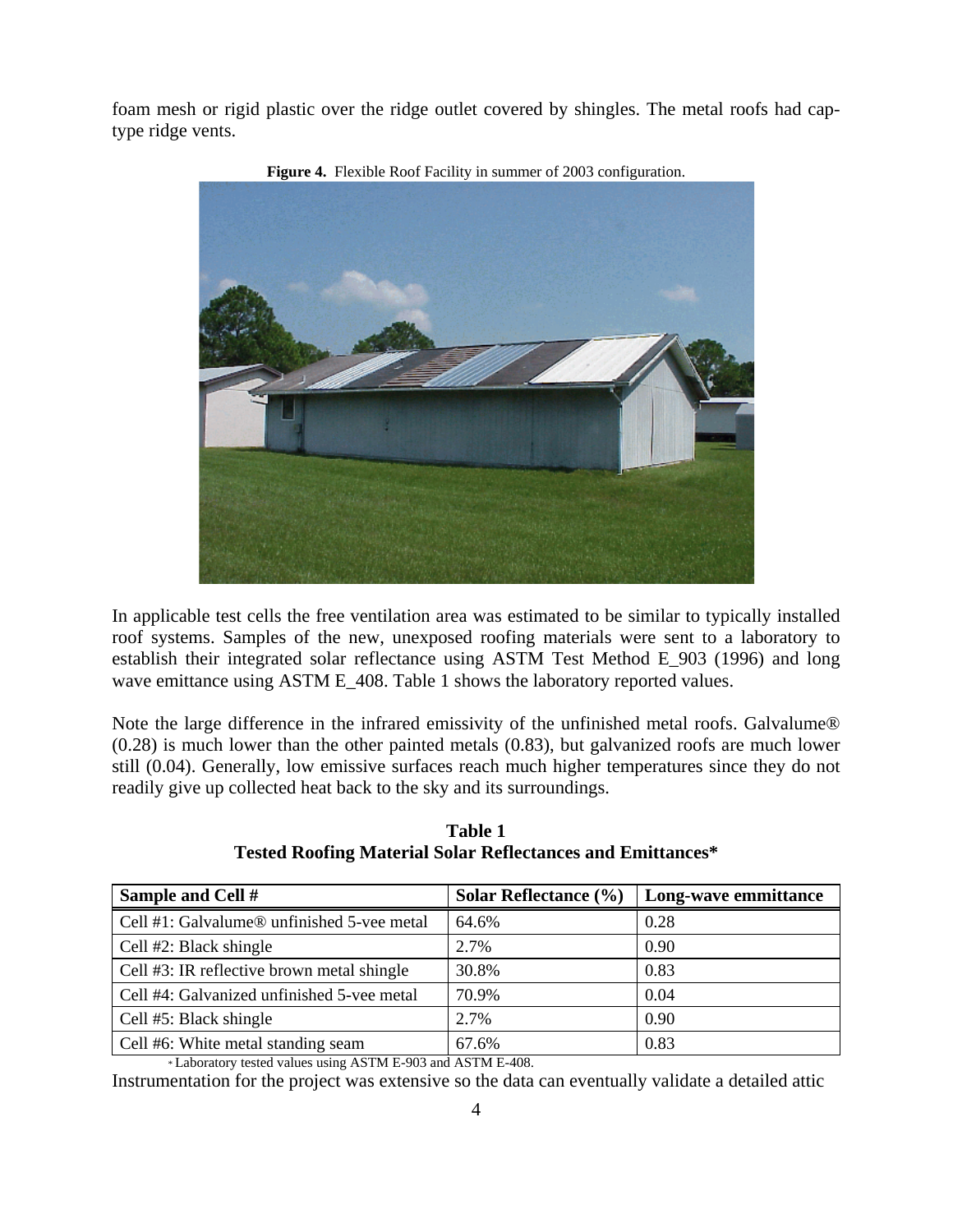simulation model. A number of temperature measurements using type\_T thermocouples were made. Air temperature measurements were shielded from the influence of radiation. The temperature measurements included:

- Exterior surface of the roof and underlayment
- Decking underside
- Attic air at several heights within the attic
- Soffit inlet air and ridge vent exit air
- Insulation top surface
- Conditioned interior ceiling

The following meteorological data were taken:

- Solar insolation
- Aspirated ambient air temperature
- Ambient relative humidity
- Wind speed at a 33 ft (10 m) height
	- Rainfall (tipping bucket)

All of the test cells were operational by June 1, 2003, at which point data collection began. The test cells were maintained in an unaltered state through the middle of September with continuous data collection.

## **Results**

## **Attic Air Temperatures**

The average summer day mid-attic air temperature profiles are shown in Figure 5. The profiles show the impact of the various roofing options in reducing summer cooling energy use associated with attic duct heat gains and loads from unintended air leakage coming from the attic zone.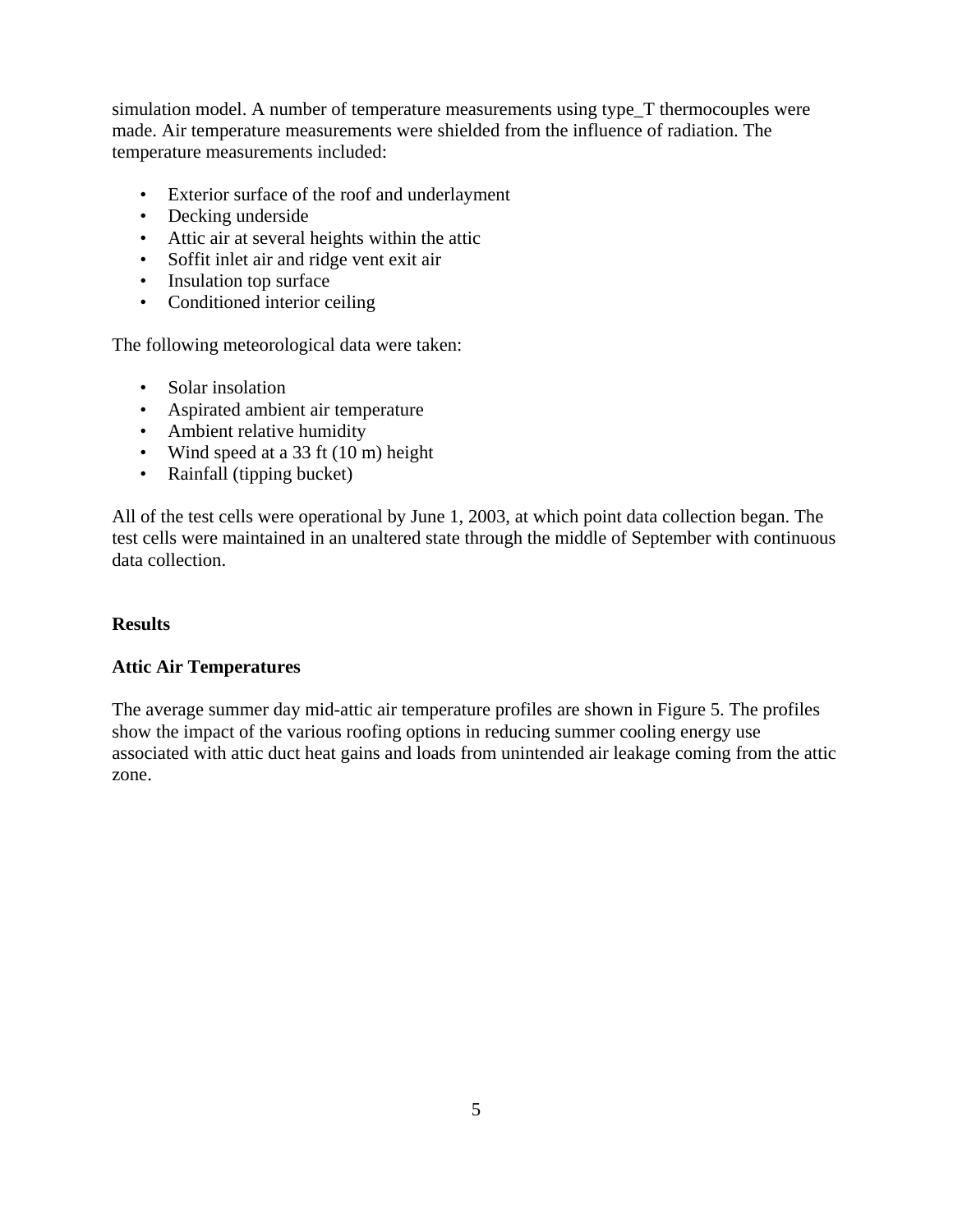

**Figure 5.** Measured average mid-attic air temperatures over the 2003 summer period.

The statistics for the average, minimum and maximum mid-attic air temperatures over the entire summer (hot average day) are summarized in Table 2. The most effective roof combination in this regard is Cell #6 with the vented white metal roof  $(81.0^{\circ}F)$ . Very similar to this performance is Cell #3 with the IR reflective metal shingle roof  $(82.3^{\circ}F)$ . Next best in performance is Cell #1 with the Galvalume® metal roof and vented attic at 83.6°F. The lower emissivity galvanized metal roof (Cell #4) averaging 85.2°F, is least beneficial relative to the standard attic which is at  $89.1^{\circ}$ F.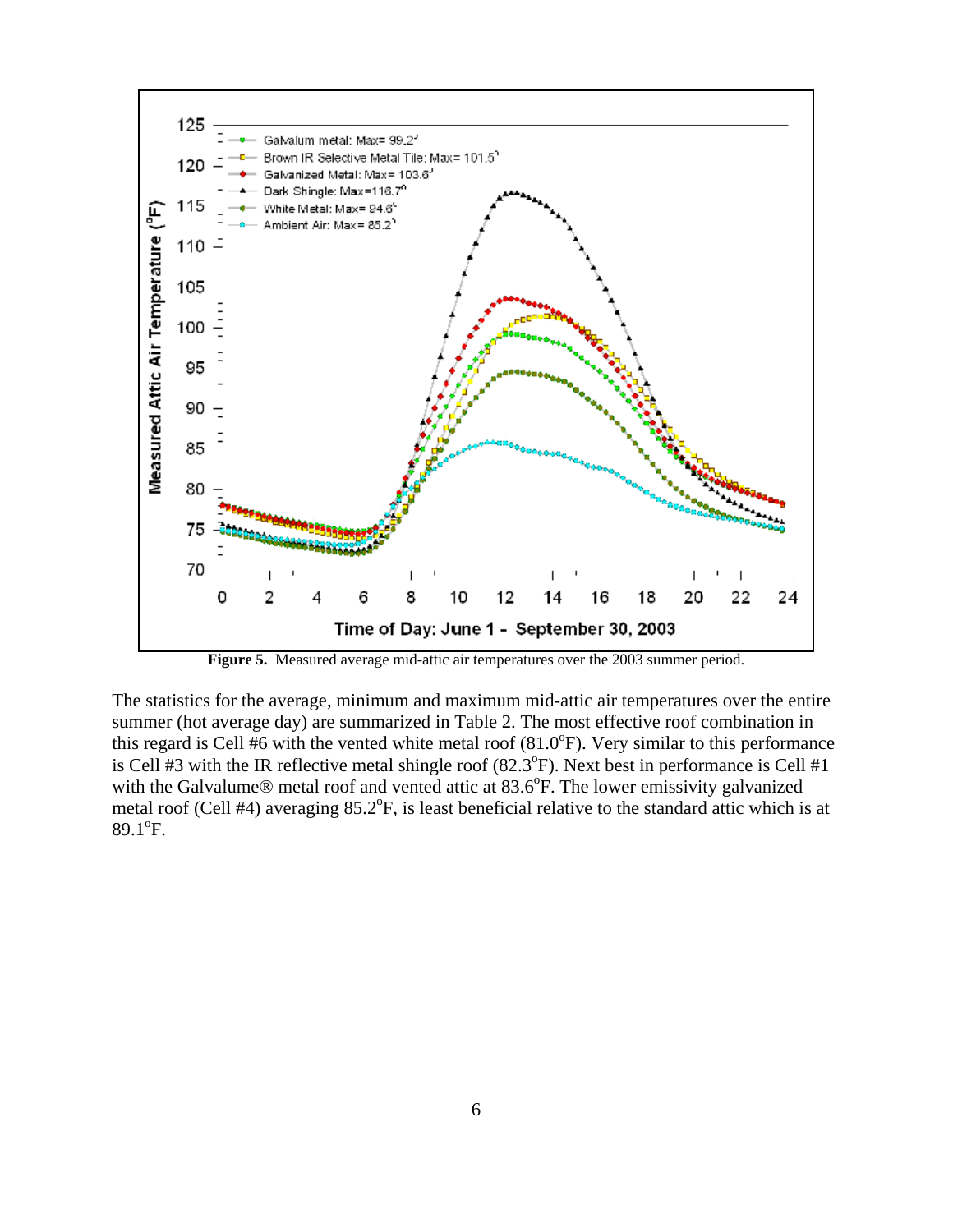|             | Description                          | <b>Mean</b> | <b>Minimum</b> | <b>Maximum</b> |
|-------------|--------------------------------------|-------------|----------------|----------------|
| Outdoor Air | Ambient Air                          | 78.9        | 65.6           | 93.3           |
| Cell $#1$   | Galvalume <sup>®</sup> metal roof    | 85.2        | 68.5           | 112.7          |
| Cell #3     | High reflectance brown metal shingle | 85.7        | 66.2           | 115.9          |
| Cell #4     | Galvanized metal roof                | 86.6        | 67.1           | 118.7          |
| Cell $#5$   | Black shingle (control cell)         | 89.4        | 63.8           | 138.1          |
| Cell #6     | White metal roof                     | 81.4        | 63.3           | 105.8          |

**Table 2**  FRF: Measured Mid-Attic Air Temperatures (°F) **June 1 - September 30, 2003**

A rank order impact listing from best to worst summarizes these findings. Note that this ranking doesn't account for ceiling fluxes.

**Rank Order on Reducing Cooling Season Impact Due to Duct System Heat Gains and Air Leakage** (best to worst)

- 1. White metal roof with vented attic
- 2. IR reflective brown metal shingles with vented attic
- 3. Galvalume® metal roof with vented attic
- 4. Galvanized metal roof with vented attic
- 5. Black asphalt shingles with vented attic (control)

### **Maximum Attic Air Temperatures**

A comparison of the average daily maximum mid-attic air temperature for each cell against the average daily maximum ambient air temperature along with the corresponding temperature difference is shown in Table 3 below for the period between June 1 and September 30, 2003. These results show the performance of the various roofing options in controlling duct heat gains and loads from unintended air leakage under averaged peak conditions for the period.

| Cell No.  | <b>Description</b>                   | <b>Average Max.</b><br><b>Attic</b> | Average Max.<br><b>Ambient</b> | <b>Difference</b>      |
|-----------|--------------------------------------|-------------------------------------|--------------------------------|------------------------|
| Cell #1   | Galvalume <sup>®</sup> metal roof    | $99.2^{\circ}F$                     | 85.8°F                         | $+13.4$ <sup>o</sup> F |
| Cell #3   | High reflectance brown metal shingle | $101.5^{\circ}F$                    | 85.8°F                         | $+15.7$ °F             |
| Cell #4   | Galvanized metal roof                | $103.6$ °F                          | 85.8°F                         | $+17.8$ °F             |
| Cell $#5$ | Black shingle (control cell)         | $116.7^{\circ}F$                    | 85.8°F                         | $+30.9^{\circ}F$       |
| Cell #6   | White metal roof                     | $94.6^{\circ}F$                     | 85.8°F                         | $+8.8$ °F              |

**Table 3 FRF Average Maximum Attic and Ambient Air Temperatures**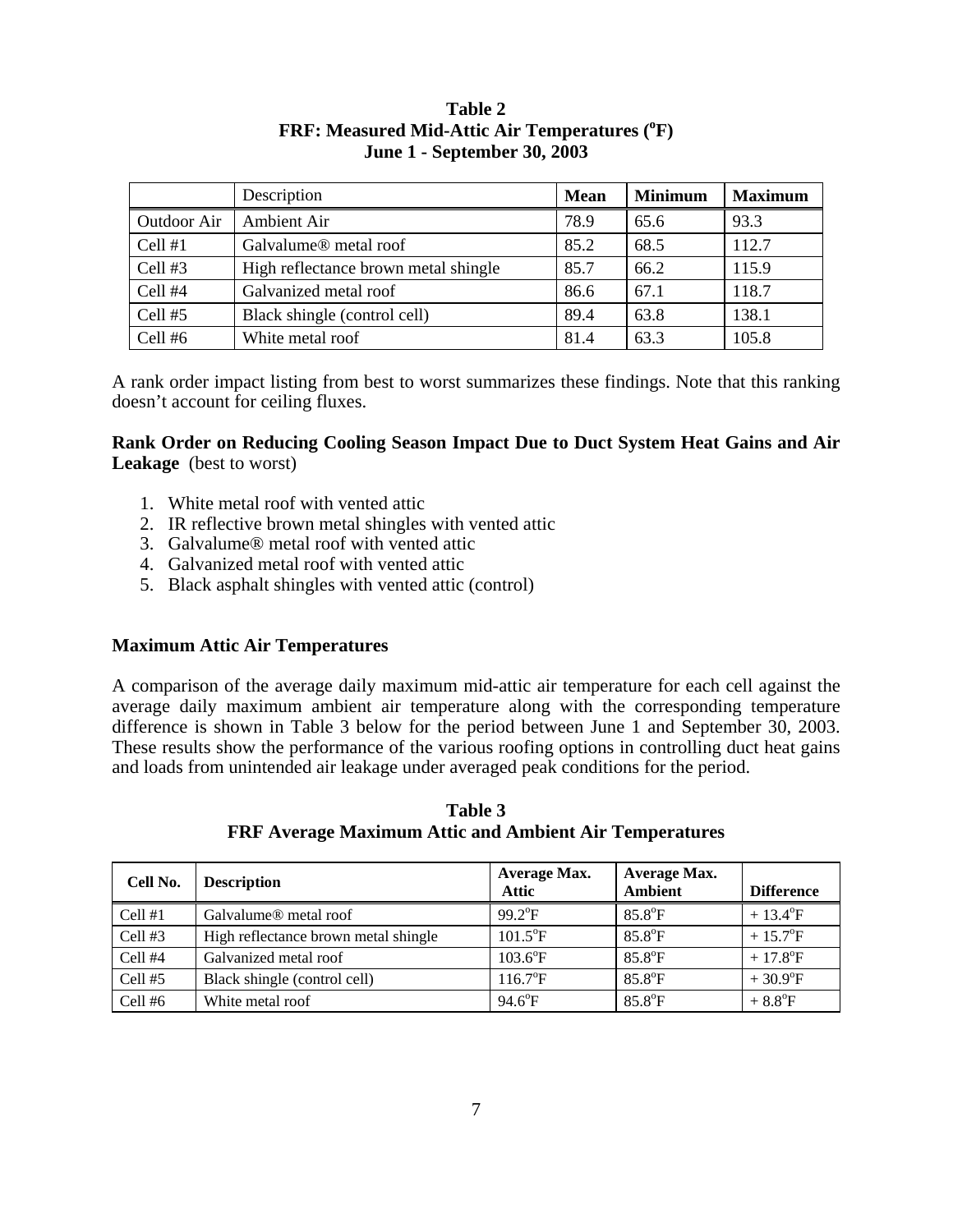## **Rank Order on Reducing Peak Impact Due to Duct System Heat Gains and Air Leakage (best to worst)**

- 1. High reflectance brown metal shingles with vented attic
- 2. White metal with vented attic
- 3. Galvalume® metal with vented attic
- 4. Galvanized metal with vented attic
- 5. Black asphalt shingles with vented attic

The highly reflective brown metal shingle (Cell #3) provided the coolest attic of the cells without roof deck insulation. The average maximum mid-attic temperature in this case was 101.5°F, or 8.2 $\degree$ F higher than ambient. In 2002 the ivory, IR reflective shingle on the test cell had a maximum attic air temperature that was  $7.4^{\circ}$ F higher than ambient. In 2000, a non-IR reflective brown metal shingle that was on the same cell had an average maximum attic temperature  $13.5^{\circ}$ F higher than ambient, while in 1999, a white highly reflective metal shingle on the same cell had an average maximum attic temperature  $3.8^{\circ}$ F higher than ambient. Thus, the new brown colored IR reflective shingle is only slightly worse than the lighter colored ivory product tested the previous year.

The white standing seam metal (Cell #6) roof was vented during the 2003 summer test period. It was in its second year of exposure to allow comparison with the pristine Galvalume<sup>®</sup> and galvanized metal roofs. Comparison with the previous year shows that soiling of the white roof only slightly impacted performance. In 2002 the average daily maximum attic air temperature above ambient was  $+7.\overline{8}^{\circ}$ F against  $+8.8^{\circ}$ F in the summer of 2003.

## **Ceiling Heat Flux**

Table 4 shows the statistics for ceiling heat fluxes over the 2003 summer period, and Figure 6 shows the ceiling flux data for the same period graphically. The highly reflective brown metal shingle roof (Cell #3) has the lowest peak ceiling heat flux at 1.42 Btu/ft<sup>2</sup>/hr, and also has a relatively low mean flux of 0.39 Btu/ft<sup>2</sup>/hr, although higher than the white metal roof at 0.26 Btu/ $ft^2$ /hr. The vented white metal roof shows the lowest overall average heat flux and thus the lowest indicated ceiling influence on cooling for the overall period. The Galvalume® roof (mean heat flux of 0.47 Btu/ft<sup>2</sup>/hr) performs better than the galvanized metal roof (mean 0.55 / $B$ tu/ft<sup>2</sup>/hr).

| Table 4                                                         |
|-----------------------------------------------------------------|
| <b>FRF Measured Ceiling Heat Fluxes (Btu/ft<sup>2</sup>/hr)</b> |
| <b>June 1 - September 30, 2003</b>                              |

| Cell #            | <b>Description</b>                   | Mean | Min     | <b>Max</b> | <b>Flux Change</b><br><b>Relative to Cell #5</b> |
|-------------------|--------------------------------------|------|---------|------------|--------------------------------------------------|
|                   | Galvalume <sup>®</sup> metal roof    | 0.47 | $-0.53$ | 1.90       | $-28.8%$                                         |
| $\mathbf{\Omega}$ | High reflectance brown metal shingle | 0.39 | $-0.28$ | .42        | $-40.9\%$                                        |
|                   | Galvanized metal roof                | 0.55 | $-0.55$ | 2.21       | $-16.7%$                                         |
|                   | Black shingle (control cell)         | 0.66 | $-0.61$ | 3.13       | Ref                                              |
| 6                 | White metal roof                     | 0.26 | $-0.63$ | .45        | $-60.6\%$                                        |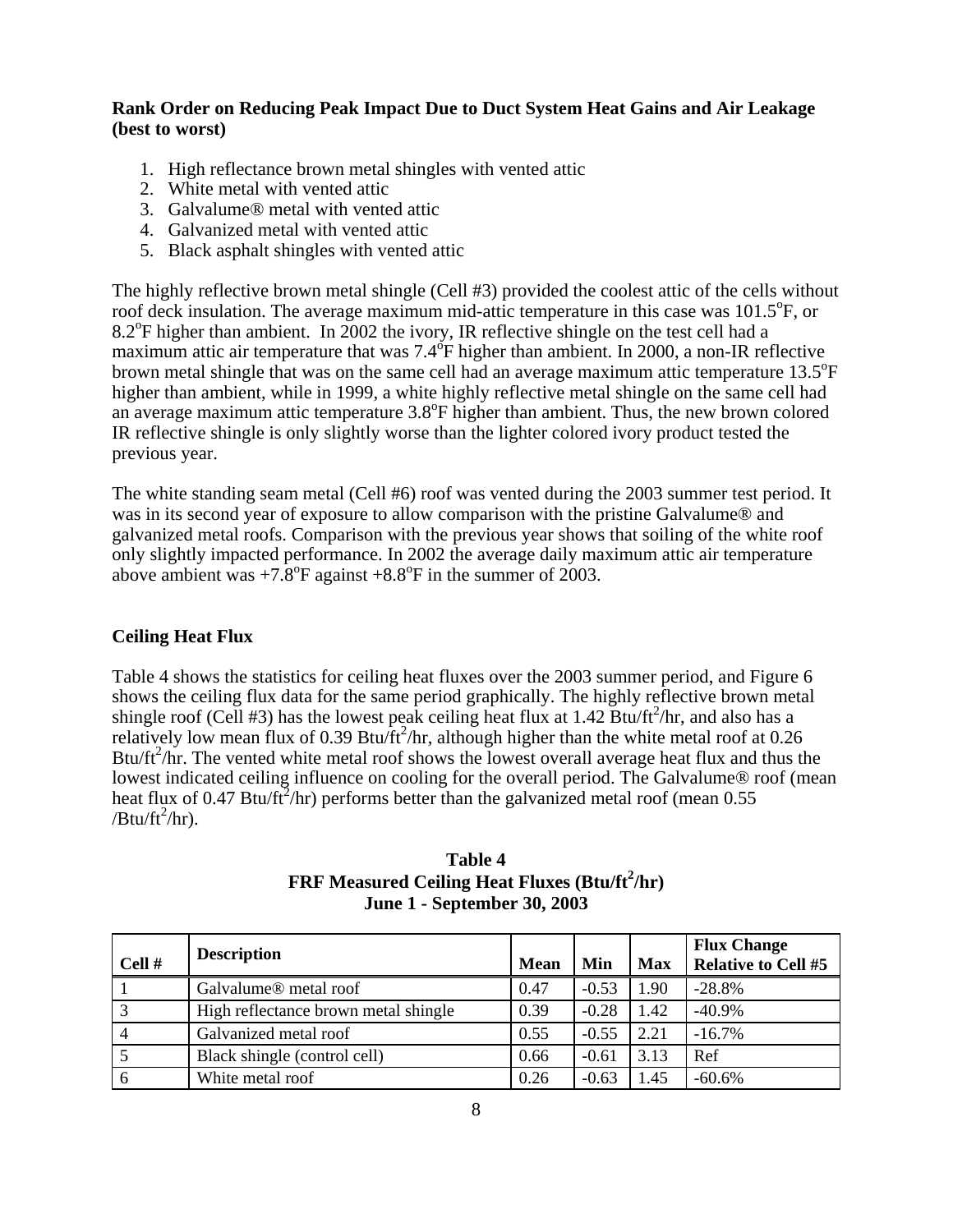## **Rank Order on Reducing Cooling Season Ceiling Heat Flux (best to worst)**

- 1. White metal with vented attic
- 2. Brown high reflectance metal shingles with vented attic
- 3. Galvalume® metal roof with vented attic
- 4. Galvanized metal roof with vented attic
- 5. Black asphalt shingles with ventiled attic



**Figure 6.** Measured average ceiling heat flux over the summer of 2003.

### **Estimation of Overall Impact of Roofing System**

As described earlier in the report, the impact of a roofing system on cooling energy use in southern climates is often made up of three elements:

• Ceiling heat flux to the interior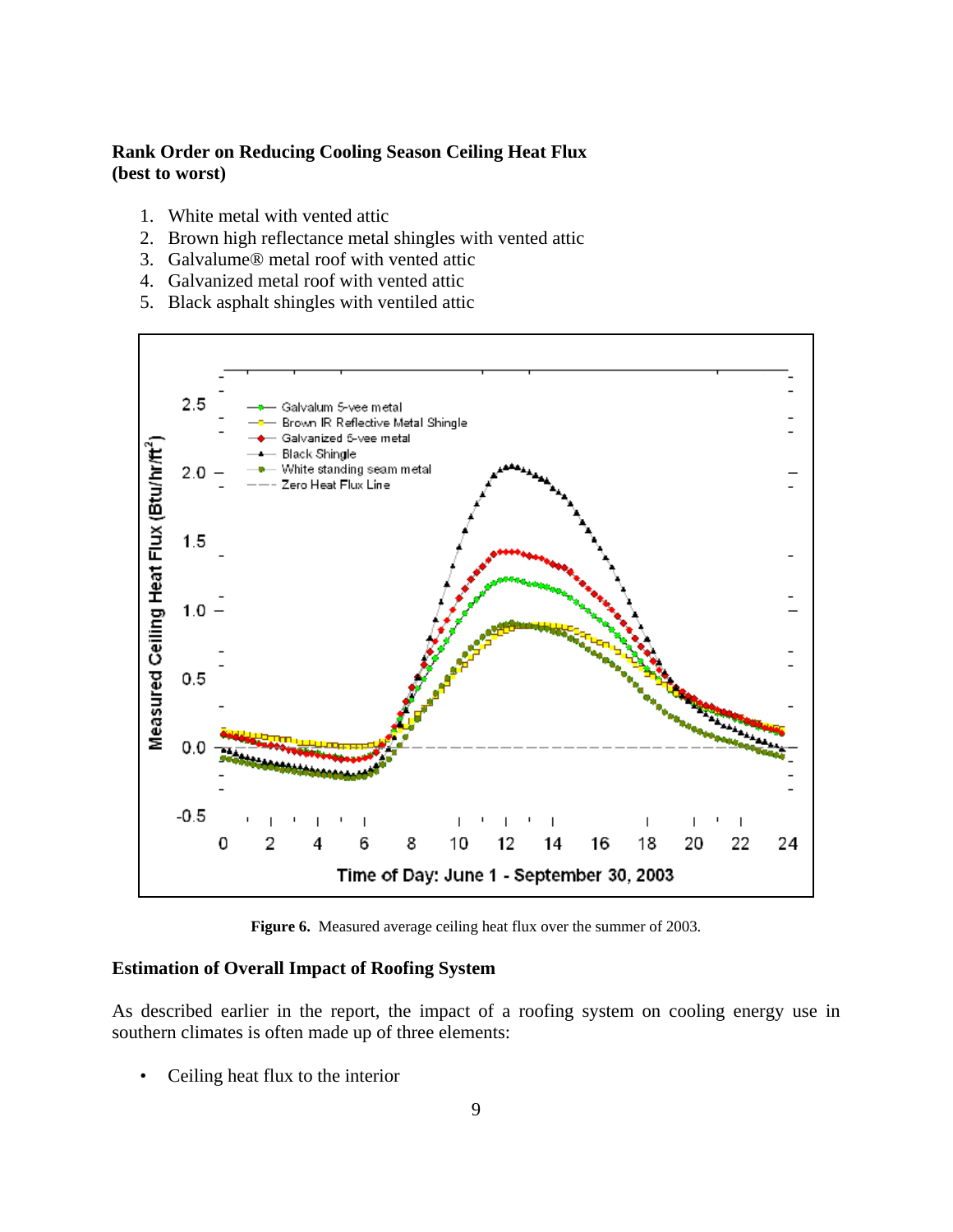- Heat gain to the duct system located in the attic space
- Air unintentionally drawn from the attic into conditioned space

The heat flux through the ceiling impacts the interior temperature and hence the thermostat which then calls for mechanical cooling. Thus, the heat flux impacts cooling energy use at all hours and affects the demand for air conditioning.

The other two influences, air leakage drawn from the attic into the conditioned space and heat gain to the duct system primarily occur only when the cooling system operates. Thus, the impact depends on the air conditioner runtime in a particular time interval. To obtain the average cooling system runtime, we used a large set of residential cooling energy use data which has only recently been made public domain. This data comes form 171 homes monitored in the Central Florida area where the 15-minute air conditioner power was measured for over a year (Parker, 2002).

For each site, the maximum demand during summer was also recorded to determine the maximum cooling system power. Thus, it is possible to determine the diversified runtime fraction by dividing the average air conditioner system power by its maximum demand. This calculation was made by averaging the air conditioner and air handler power for all sites and dividing by the average maximum summer demand, which was 3.96 kW.

Figure 7 shows the maximum average cooling system runtime is approximately 55% at 4 PM and is at its minimum of 15% at 6 AM. It is important to note that this is an average summer day as determined by evaluating all data from June - September inclusive. It does not represent an extreme summer day condition.

With the runtime fraction determined for an average home in Central Florida for the summer, it is then possible to estimate the impact of duct heat gain and attic return air leakage with some working assumptions.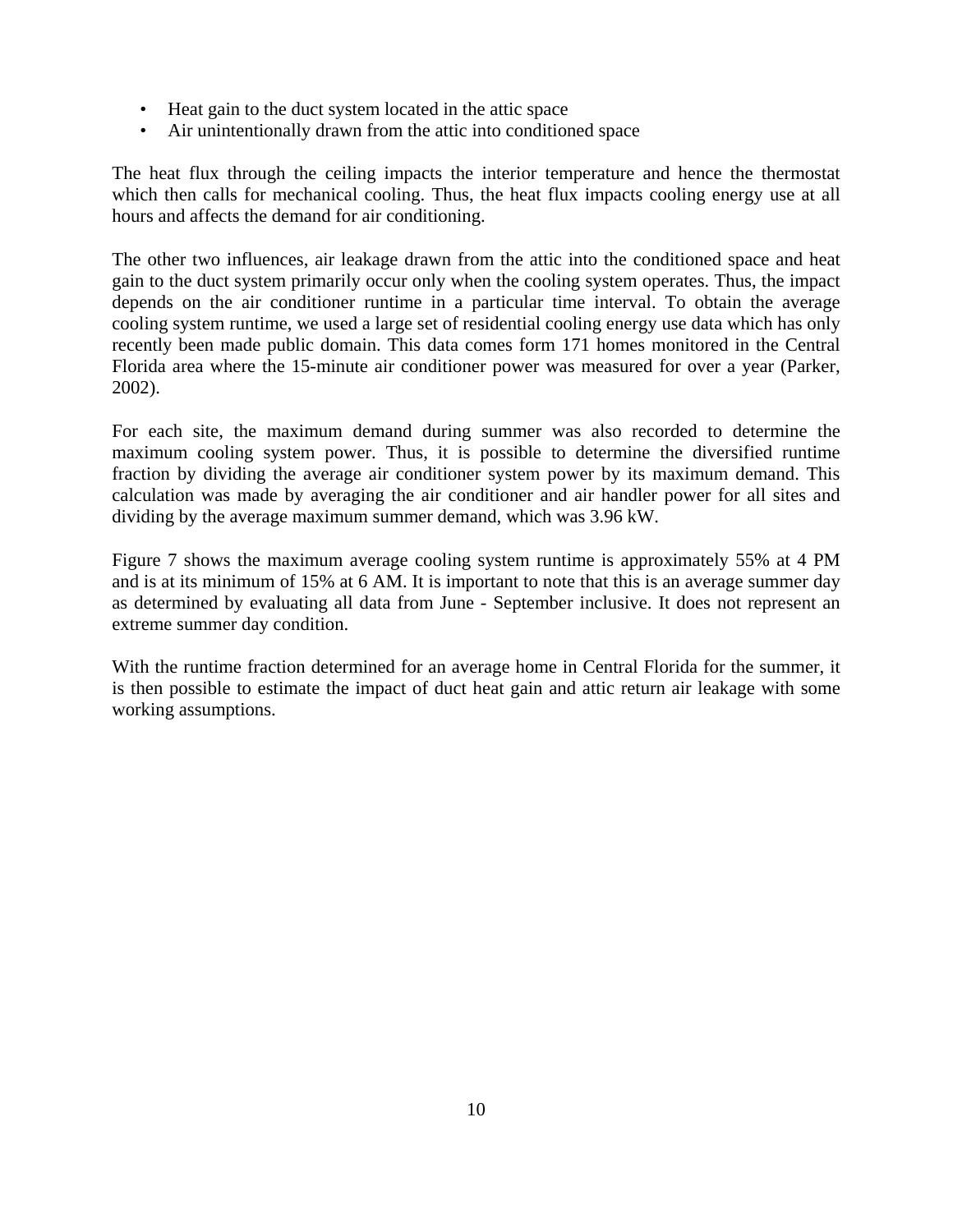

**Figure 7**. Average air conditioner power and average runtime fraction over an average summer day in a large sample of Central Florida homes.

To estimate the overall impact of each roofing system, we first assume a typical single-story home with 2,000 square feet of conditioned floor area. Then three equations are defined to estimate the individual impacts of duct heat gain  $(Q_{\text{duct}})$ , attic air leakage to conditioned space  $(Q_{\text{leak}})$  and ceiling heat flux  $(Q_{\text{ceiling}})$ .

For duct gains, heat transfer is estimated to be:

$$
Q_{\text{duct}} = (Area_{\text{duct}}/R_{\text{duct}}) * (T_{\text{attic}} - T_{\text{duct,air}}) * RTF
$$

Where:

| $Q_{\mathrm{duct}}$    | $=$ cooling load related to duct gains (Btu/hr)                                          |
|------------------------|------------------------------------------------------------------------------------------|
| $Area_{duct}$          | = 25% of conditioned floor area or 500 ft <sup>2</sup> (Gu et al., 1996, see Appendix G) |
| $R_{\text{duct}}$      | $=$ R-6 flex duct                                                                        |
| $T_{\rm attic}$        | $=$ attic air temperature measured in FRF test cells                                     |
| $T_{\text{duct, air}}$ | $=$ typical air temperature leaving evaporator (58 $^{\circ}$ F)                         |
| <b>RTF</b>             | $=$ typical air conditioner runtime fraction as determined from data in Figure 7         |

Generally, the duct heat gains will favor attic construction which result in lower surrounding attic temperatures. For attic air leakage to conditioned space, the estimated heat transfer is:

$$
Q_{\text{leak}} = Flow * PctLeak * PctAttic * 1.08 * (T_{\text{attic}} - T_{\text{interior}}) * RTF
$$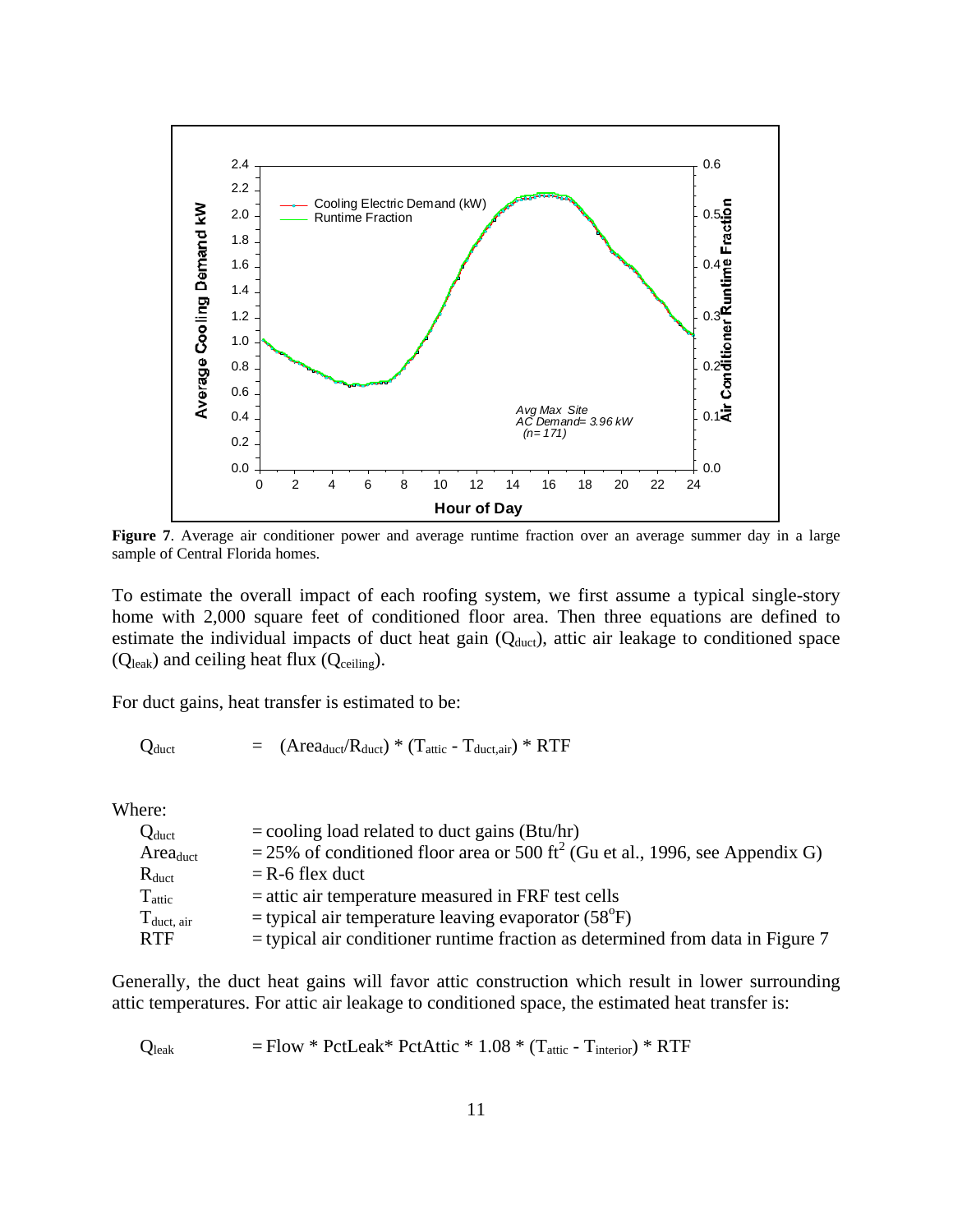| Where:             |                                                                                                   |
|--------------------|---------------------------------------------------------------------------------------------------|
| $Q_{\rm leak}$     | $=$ cooling load related to unintentional air leakage to conditioned space from<br>attic (Btu/hr) |
| Flow               | = air handler flow; 4-ton system for 2000 ft <sup>2</sup> home, 400 cfm/ton = 1600 cfm            |
| PctLeak            | $=$ duct leakage assumed as 10% of air handler flow                                               |
| 1.08               | $=$ air specific heat density product per CFM (Btu/hr CFM $\rm{^{\circ}F}$ )                      |
| PctAttic           | $=$ 33% of duct leakage is assumed to be leakage from the attic (see Figure 1)                    |
| $T_{\text{attic}}$ | $=$ attic air temperature measured in FRF test cells                                              |
| $T_{interior}$     | $=$ interior cooling temperature (75 <sup>o</sup> F)                                              |
| <b>RTF</b>         | $=$ typical air conditioner runtime fraction as determined from data in Figure 7                  |

Heat flux is proportional to the house ceiling area and is estimated as:

 $Q_{\text{ceiling}} = \text{Area}_{\text{ceiling}} * Q_{\text{flux}}$ 

Where:

Area<sub>ceiling</sub>  $= 2,000 \text{ ft}^2$  $Q_{\text{flux}}$  = measured ceiling heat flux from FRF data

So the total heat gain impact of a roofing systems is estimated to be:

$$
Q_{\text{tot}} = Q_{\text{duct}} + Q_{\text{leak}} + Q_{\text{ceiling}}
$$

Figure 8 shows the combined roofing system heat gain estimated for 2,000 square foot houses with each of the six roofing systems tested this summer. Figure 9 breaks down the Qduct, Qleak and Q<sub>ceiling</sub> components of Figure 8 for the Cell #5 control roof to show the relative contribution of each component. Note that the combined estimated duct leak gain and duct conduction gain is approximately equal to the ceiling flux gain.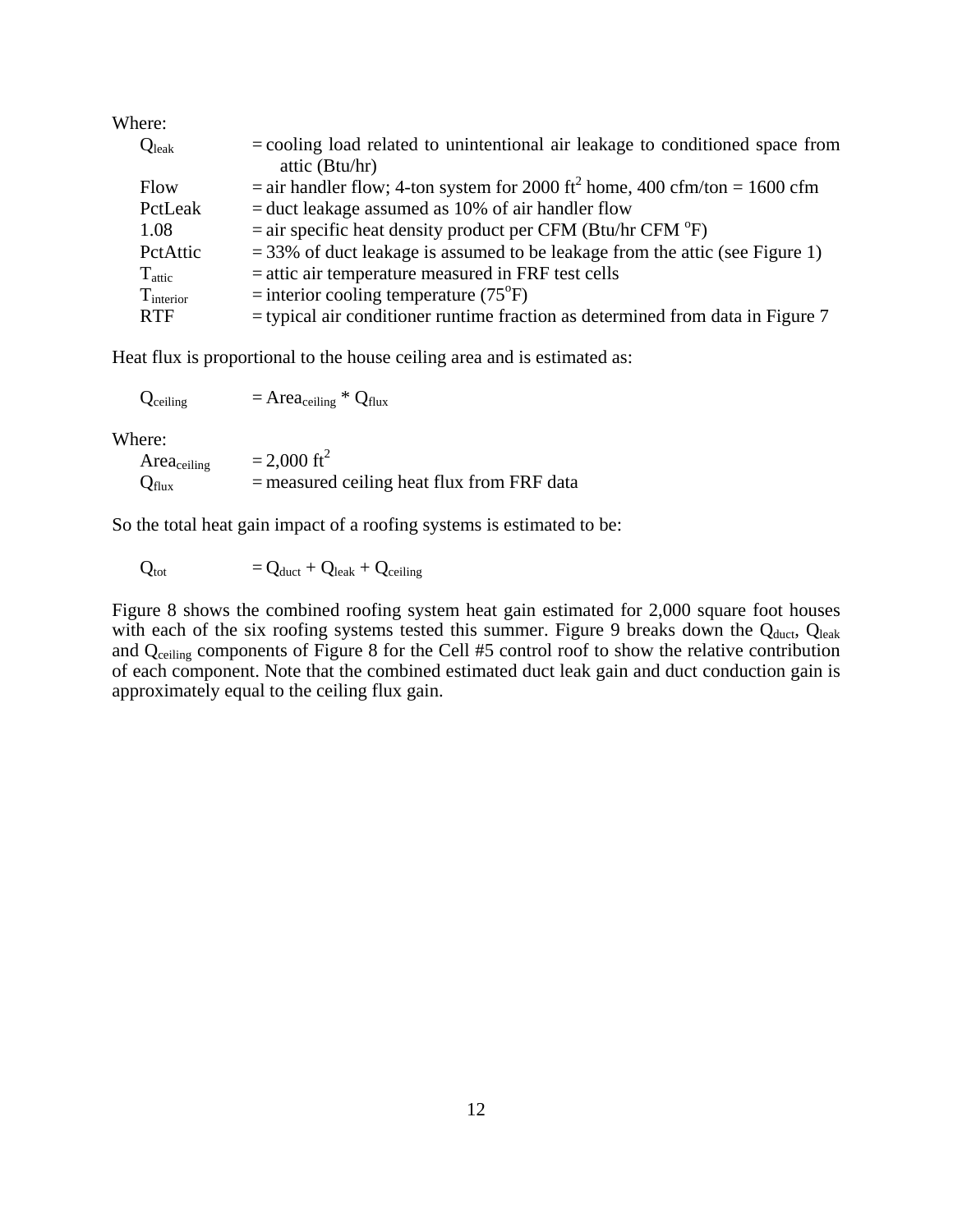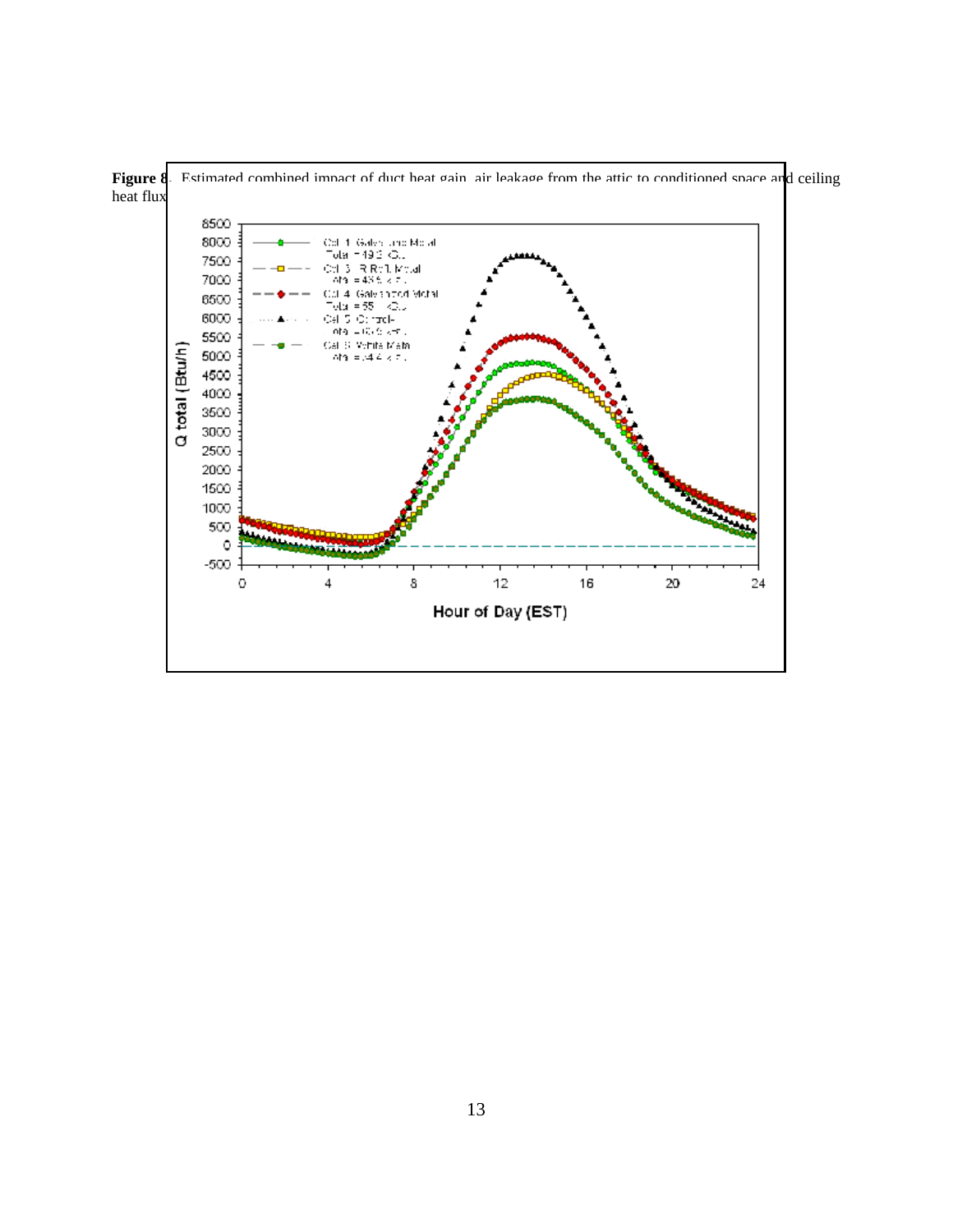

**Figure 9.** Components of estimated daily heat gain due to the duct heat gain, air leakage from the attic to the conditioned space and ceiling heat flux for Cell #5.

Table 5 shows the relative impact on space cooling and performance relative to the control (Cell #5).

| Case      |                                      | <b>Average Daily kBtu</b><br>from Roof/Attic | <b>Percent Heat Gain Difference</b><br><b>Relative to Control</b> |
|-----------|--------------------------------------|----------------------------------------------|-------------------------------------------------------------------|
| Cell #1   | Galvalume <sup>®</sup> metal roof    | 49.2                                         | $-24.9%$                                                          |
| Cell $#3$ | High reflectance brown metal shingle | 46.5                                         | $-29.0\%$                                                         |
| Cell #4   | Galvanized metal roof                | 55.1                                         | $-15.9%$                                                          |
| Cell $#5$ | Black shingle (control cell)         | 65.5                                         | $0.0\%$                                                           |
| Cell #6   | White metal roof                     | 34.4                                         | $-47.5%$                                                          |

**Table 5 Combined Ceiling Heat Flux, Duct Heat Gain and Attic Duct Leakage Impact in a 2000 sqft Home**

The alternative test cells do better than the standard reference cell. The estimation shows that the white metal roof (Cell #6) does best, followed by the high reflectance brown metal shingle roof (Cell #3). The Galvalume® metal roof with a ventilated attic provides about a 24% reduction in heat gain. The galvanized roof with its lower emissivity and aged reflectivity provides only about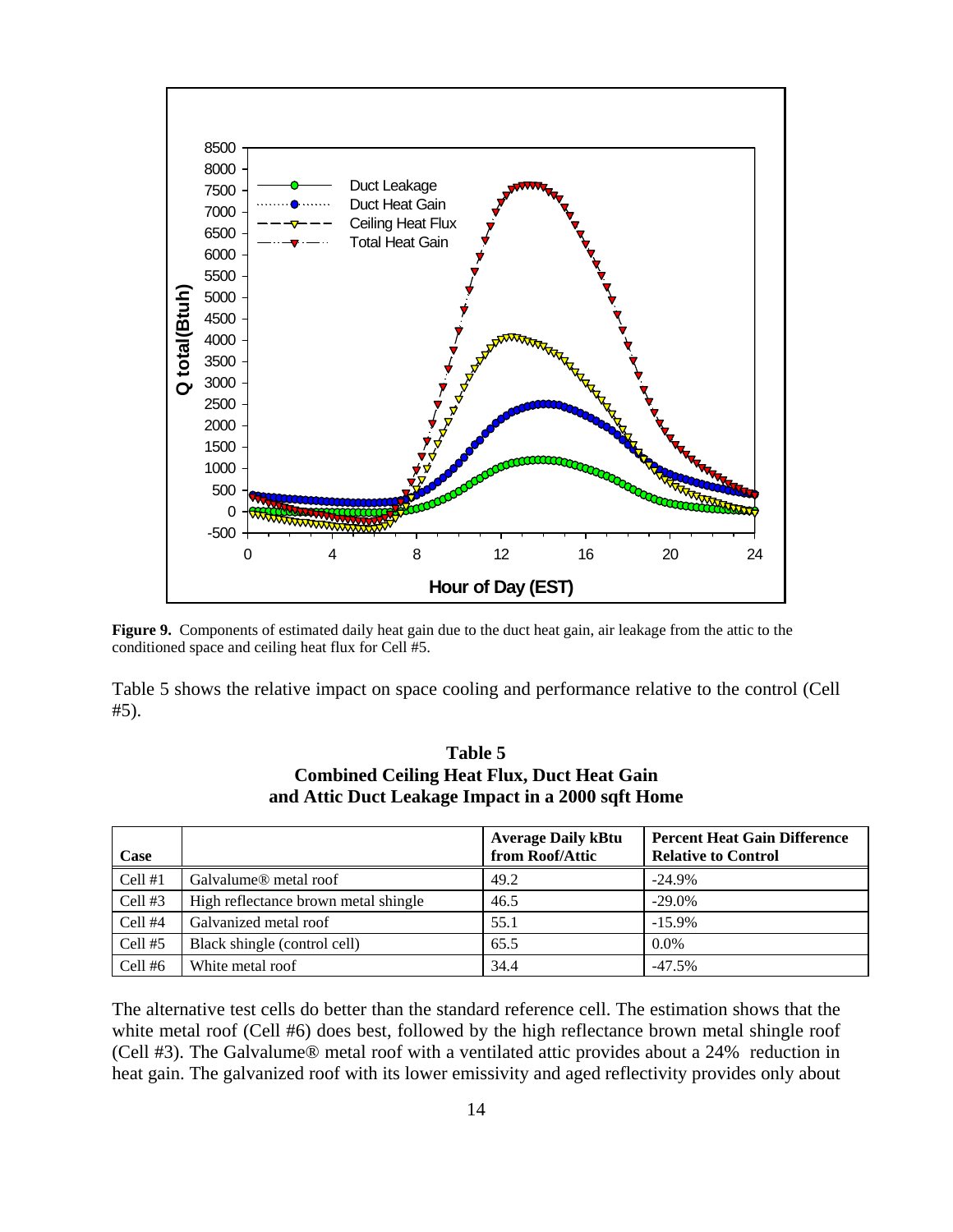a 16% heat reduction. Both the *Galvalume* and galvanized roofs provide less reduction in heat gain compared to the previous year (*Galvalume* =  $30\% \rightarrow 24\%$ ; Galvanized =  $20\% \rightarrow 16\%)$ showing aging and decreased reflectance of the products. Conversely, the white metal test cell showed no measurable change in its performance two years after cleaning.

#### **Conclusions**

The 2003 FRF test results suggest indicators of the relative thermal performance of various roofing systems under typical Florida summer conditions. Within the body of the report, we describe the various relative impacts to ceiling heat flux, unintended attic air leakage and duct heat gain. Here we provide a summary extrapolated heat gain analyses as a useful means of estimating total cooling energy benefits of different roofing systems.

The vented standing seam white metal roof had the lowest total system heat gain of all the tested roofs since its ceiling heat flux was much lower than that with the sealed attic construction. Its attic temperatures were also much lower than the conventional dark shingled attic test cell. The average daily maximum attic temperature was only about  $95^\circ$ F. The overall cooling related savings from this roof construction was on the order of 47% of roof-related heat gain.

Testing was done on a proprietary sealed attic system within Cell #2 which is not reported on in the public domain report.

An important objective for testing for 2003 was to continue evaluation of popular unfinished metal roofing systems in a second of year of exposure to compare with other types. We tested an unfinished *Galvalume®* 5-vee metal roof with attic ventilation as well as a galvanized 5-vee metal roof in an identical configuration. The galvanized roof has a high solar reflectance, but a much lower infrared emittance (0.04) which we expected to hurt its performance. The monitoring bore out this fact. The *Galvalume®* metal roof both ran cooler and produced much less roof related heat gain. The *Galvalume®* roof provided a 24% reduction in roof and attic related heat gain over the summer as compared with a 16% reduction for the galvanized roof. Moreover, as galvanized roofs are known to lose their solar reflectance over time as the zinc surface oxidizes, we expect to see a further decrease in performance in a third season of testing. Although white metal performs best, the *Galvalume®* metal roofing surface is a good second choice for mixed climates, and does nearly as well as the IR selective brown metal shingles.

At an average maximum mid-attic temperature of  $101.5^{\circ}F$  (15.2 $^{\circ}F$  lower than the control dark shingle cell), the highly reflective brown metal shingle roof (Cell #3) provided the coolest peak attic temperature of all cells without a sealed attic. While the brown metal shingle roof's reflectance was somewhat lower than that of the white metal roof, it is likely that the air space under the metal shingles provides additional effective insulation. Both of these characteristics probably come into play to help it achieve lower peak attic temperatures, while the additional insulating effect explains its slightly higher nighttime attic temperatures.

We also estimated the combined impact of ceiling heat flux, duct heat gain and air being unintentionally drawn from the attic into conditioned space for the various roof constructions. These estimates indicate that the tested roof configurations yield lower heat gains during the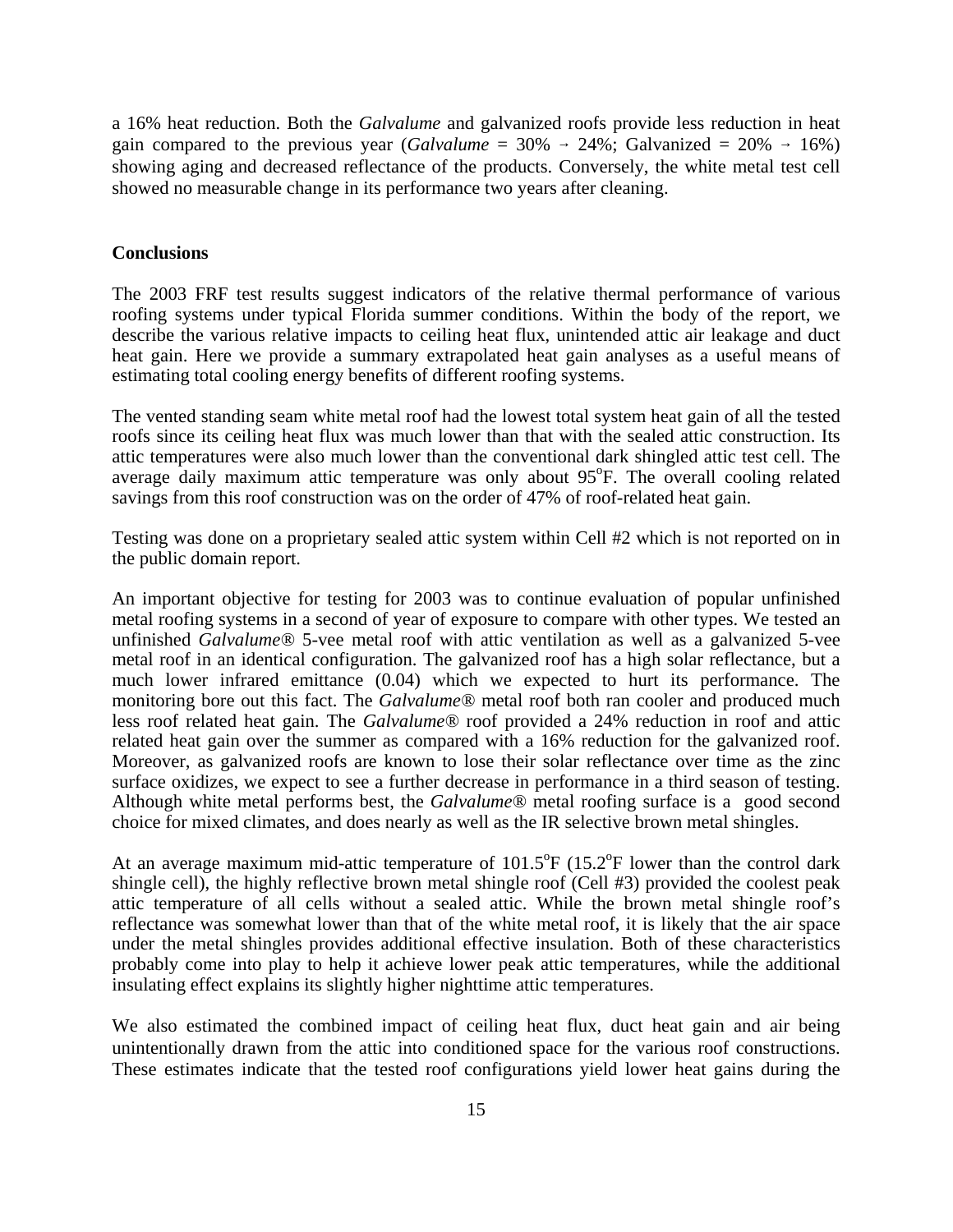summer cooling season than the control roof which has dark shingles with R-19 ceiling insulation and 1:300 ventilation.

One finding from our testing over the last several years is that nighttime attic temperature and reverse ceiling heat flux have a significant impact on the total daily heat gain, and therefore constructions that produce lower evening attic temperatures benefit from these effects. The rank order is shown below and in Figure 10 with the percentage reduction of roof/attic related heat gain (and the approximate overall building cooling energy savings).4

|           |                                                                 | Roof-related<br>Savings | Approximate<br><b>Overall Savings</b> |
|-----------|-----------------------------------------------------------------|-------------------------|---------------------------------------|
| $\bullet$ | White metal with vented attic:                                  | 47.5%                   | 16%                                   |
| $\bullet$ | High reflectance brown metal shingle with vented attic:<br>10%  | 29.0%                   |                                       |
| $\bullet$ | Galvalume <sup>®</sup> unfinished metal roof with vented attic: | 24.4%                   | 8%                                    |
| $\bullet$ | Galvanized unfinished metal roof, vented attic                  | 15.9%                   | 5%                                    |

The rank order of the reductions are consistent with the whole-house roof testing which was recently completed for FPL in Ft. Myers (Parker et al., 2001) which showed white metal roofing as having the largest reductions.

 $\overline{a}$ 

 $4<sup>2</sup>$  Since the roof/attic ceiling heat flux, duct heat transfer and duct leakage likely comprise about a third of the total home cooling loads, the above values are modified to approximate the overall impact.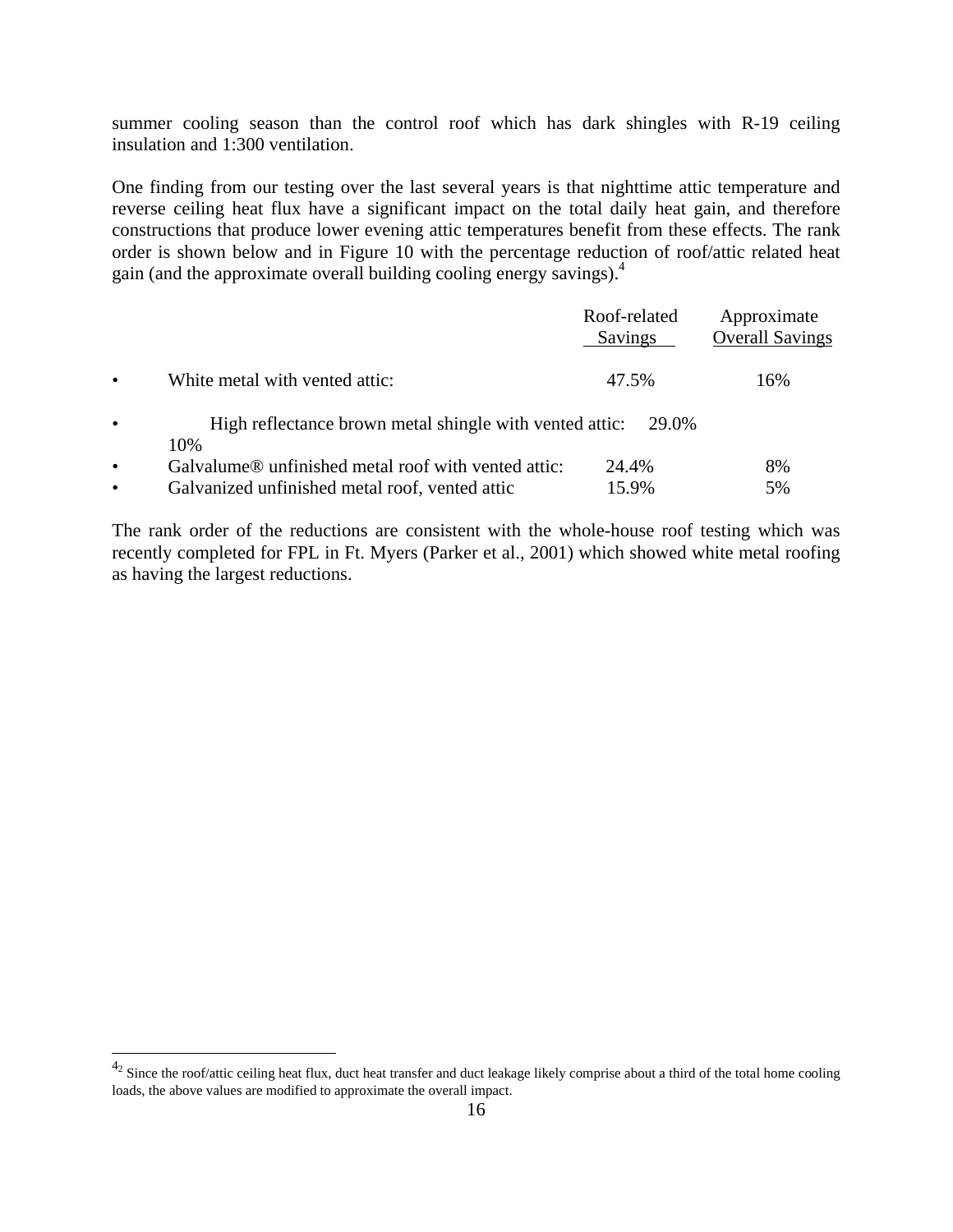

Figure 10. Percentage savings in daily total roof/attic related heat gain.

## **References**

D. Beal and S. Chandra, 1995. "The Measured Summer Performance of Tile Roof Systems and Attic Ventilation Strategies in Hot Humid Climates," Thermal Performance of the Exterior Envelopes of Buildings VI, U.S. DOE/ORNL/BTEC, December 4-8, 1995, Clearwater, FL.

D.A. Jump, I.S. Walker and M.P. Modera, 1996. "Measurements of Efficiency and Duct Retrofit Effectiveness in Residential Forced Air Distribution Systems," Proceedings of the ACEEE 1996 Summer Study on Energy Efficiency in Buildings, Vol. 1, p. 147, American Council for an Energy Efficient Economy, Washington, DC.

D.S. Parker and J.R. Sherwin, 1998. "Comparative Summer Attic Thermal Performance of Six Roof Constructions," ASHRAE Transactions, American Society of Heating, Refrigerating and Air Conditioning Engineers, June 20-24, 1998, Toronto, CA.

D.S. Parker, J.K. Sonne, J.R. Sherwin and N. Moyer, 2000. "Comparative Evaluation of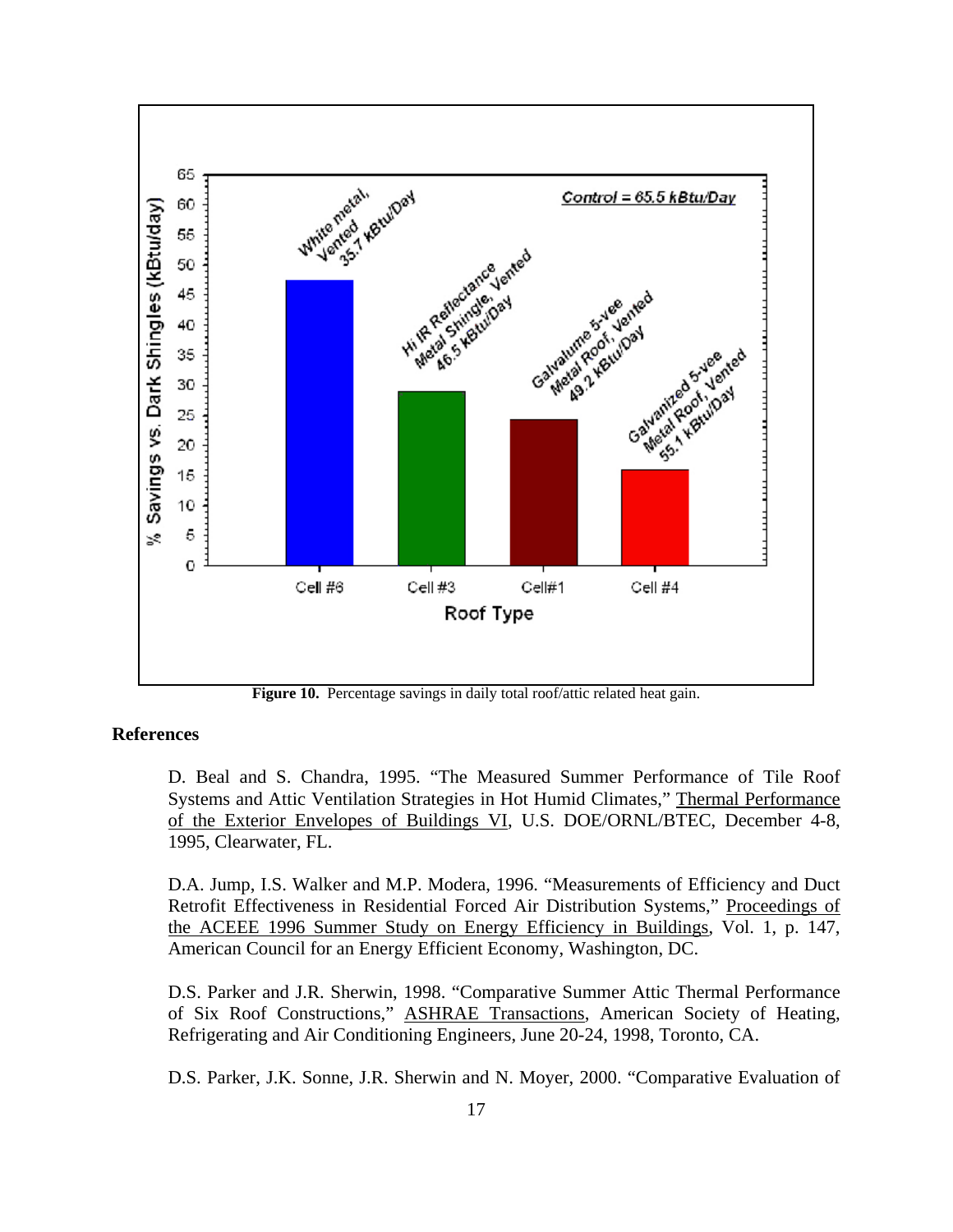the Impact of Roofing Systems on Residential Cooling Energy Demand in Florida," FSEC-CR-1220-00, Florida Solar Energy Center, Cocoa, FL.

D.S. Parker, 2002. "Research Highlights from a Large Scale Monitoring Study in a Hot Climate," International Symposium on Highly Efficient Use of Energy and Reduction of its Environmental Impact, Japan Society for the Promotion of Science, January 22-23, 2002

L. Gu et. al. Comparison of Duct System Computer Models That Could Provide Input to the Thermal Distribution Standard Method of Test (SPC 152P, FSEC\_CR\_929\_96, Appendix G; Table G\_2, Florida Solar Energy Center, Cocoa, FL.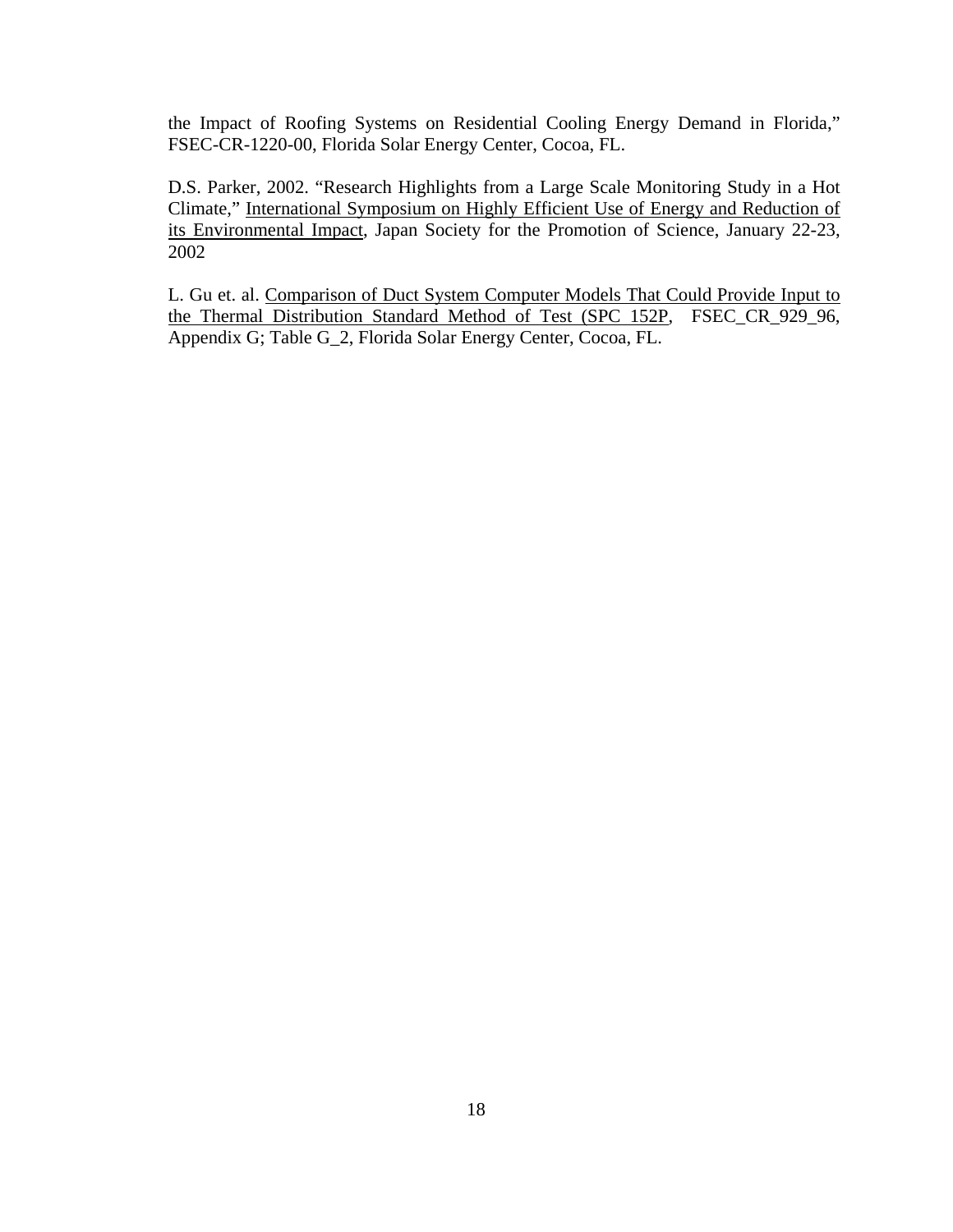**Appendix A** 

**Long Term Weather Data at the Flexible Roof Facility**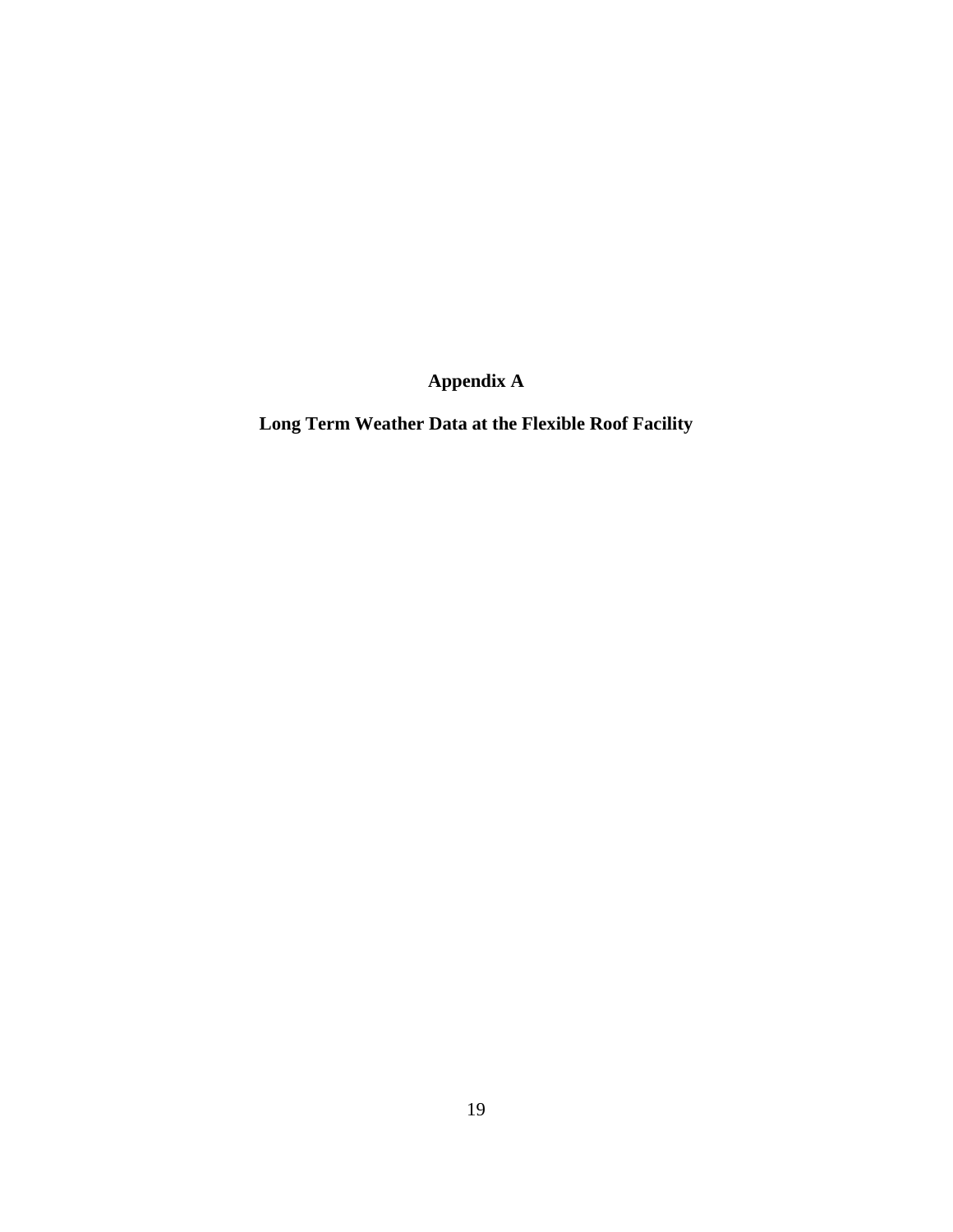## **Long Term Weather Data at the Flexible Roof Facility**

For the analysis, we examined how the long term summer weather has varied at the Flexible Roof Facility (FRF) from 1997 - 2003. The purpose was to create a method that can be used to normalize data on attic temperatures and ceiling heat fluxes that will allow comparison over various roofing systems from one year to the next.

This was done by examining how temperatures and heat fluxes varied from one year to the next when evaluated from June - September. The results, which are shown below, evidence little variation from one year to the next, both for ambient air temperature and in Cell #5, the reference cell, over the last five years. Ceiling heat fluxes vary a little more, but not that much.

|      |                                    | Cell $#5$                        |                                 |                              |                             |
|------|------------------------------------|----------------------------------|---------------------------------|------------------------------|-----------------------------|
| Year | Avg. Ambient<br>Temp $(^{\circ}F)$ | Avg. Attic<br>Temp $(^{\circ}F)$ | Max Attic<br>Temp $(^{\circ}F)$ | Avg. Flux<br>$(Btu/ft^2/hr)$ | Max Flux<br>$(Btu/ft^2/hr)$ |
| 1997 | 79.1                               | 90.8                             | 141.9                           | 0.73                         | 3.34                        |
| 1998 | 81.7                               | 92.6                             | 142.3                           | 0.84                         | 3.39                        |
| 1999 | 79.9                               | 90.9                             | 142.3                           | 0.77                         | 3.41                        |
| 2000 | 80.1                               | 91.2                             | 141.2                           | 0.78                         | 3.36                        |
| 2001 | 79.3                               | 90.4                             | 143.4                           | 0.74                         | 3.48                        |
| 2002 | 79.1                               | 89.1                             | 139.6                           | 0.70                         | 3.32                        |
| 2003 | 78.9                               | 89.4                             | 138.1                           | 0.66                         | 3.13                        |

**Table A-1 Variation of Weather and Reference Cell Conditions from 1997 - 2003**

The year 1998 stands out as an outliar, but that is expected (record breaking hot summer). Our working idea would be to ratio temperature and flux data to 1997 for each quantity to normalize for summer weather in future analysis of data from the FRF when evaluated over successive summer seasons.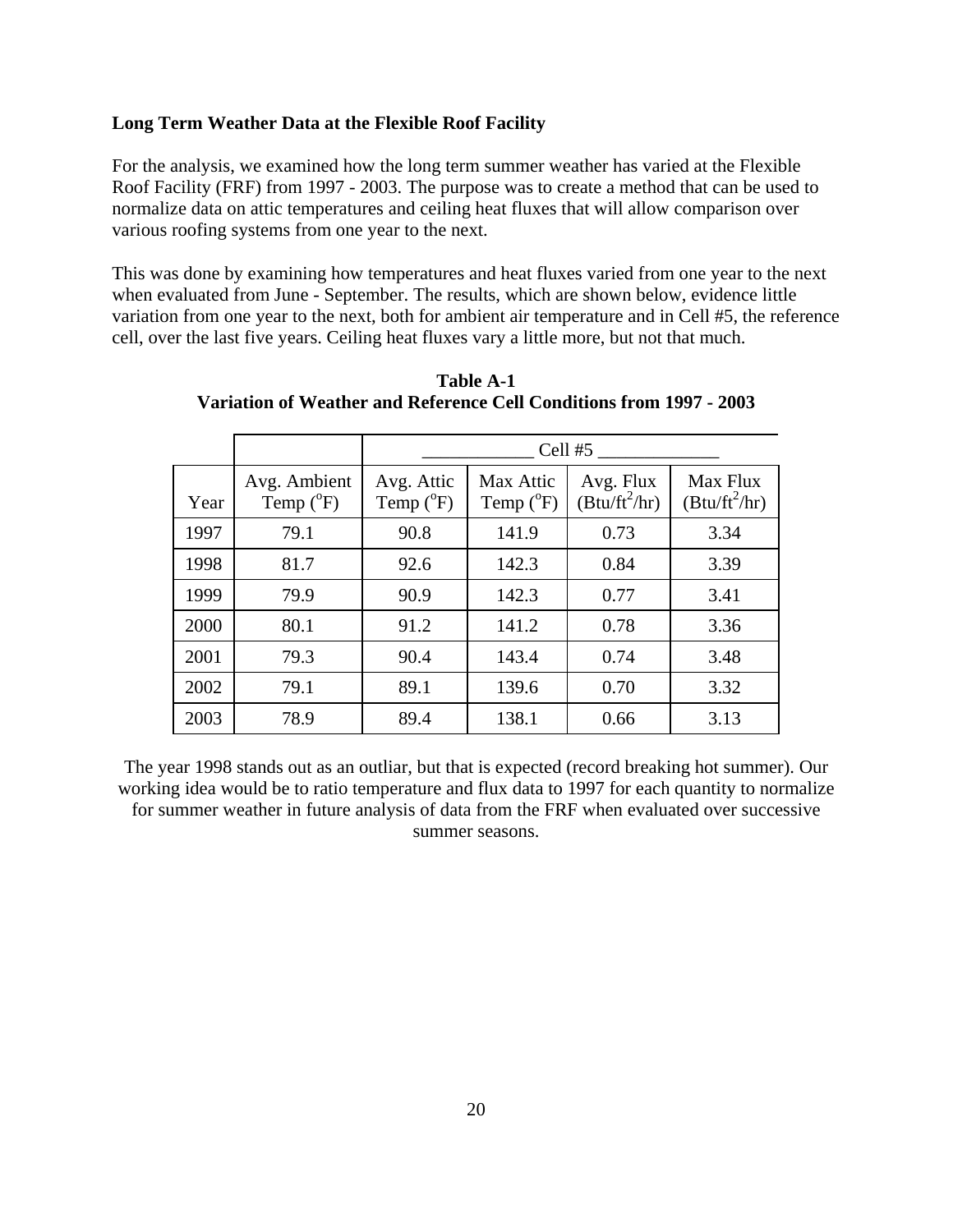**Appendix B** 

**FRF Test Cell Summer Configuration History**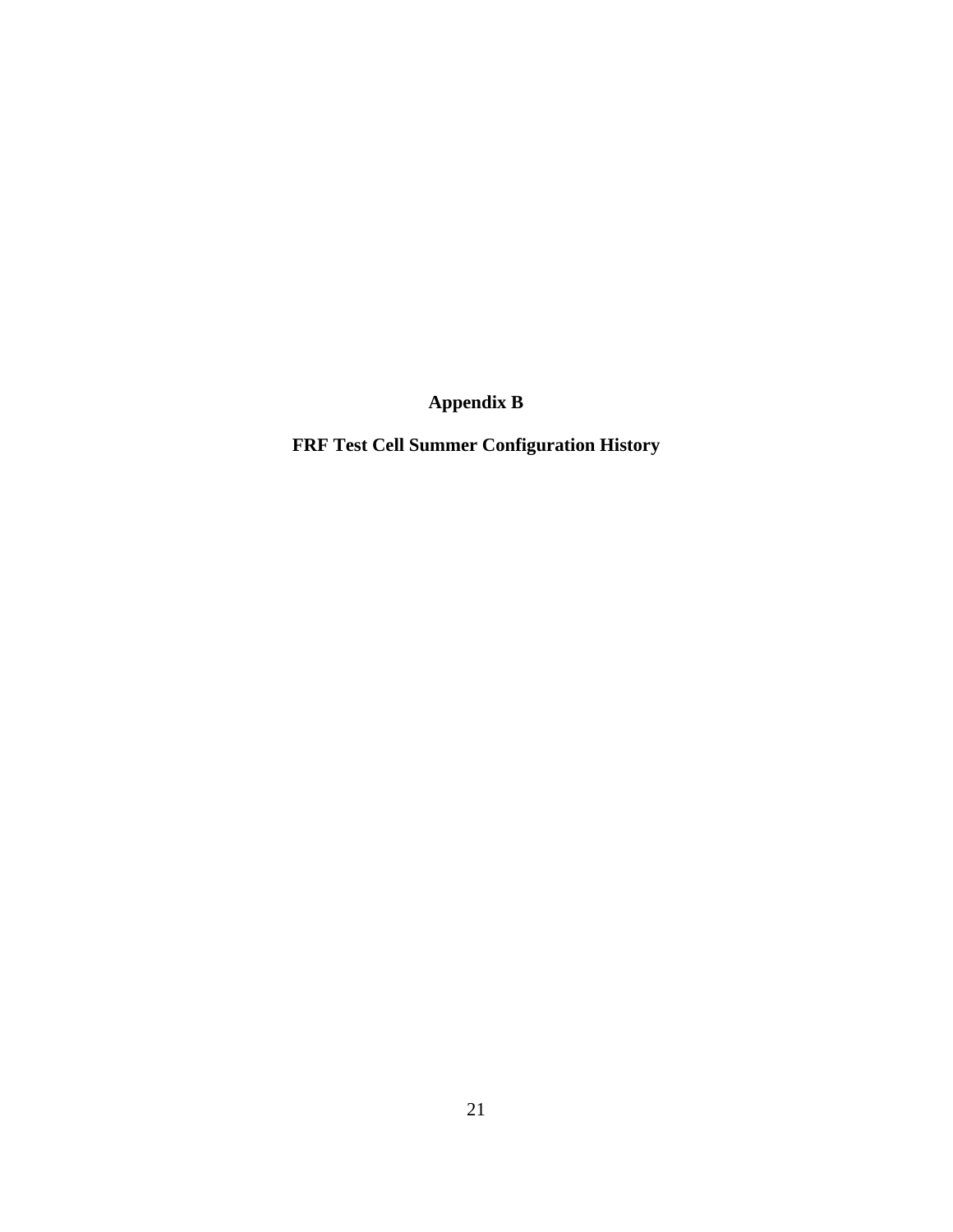# **FRF Test Cell Summer Configuration History**

(**Bold** = changed cell in that year)

# *1997*

# **1 White barrel tile, standard ventilation**

- 2 Dark shingles with RBS, 1:150 ventilation
- 3 Dark shingles with RBS, 1:300 ventilation
- 4 Red terra cotta tile, standard ventilation
- 5 Dark shingles with standard ventilation (Control)
- 6 **White standing seam metal with standard ventilation**

# *1998*

- 1 White tile, standard ventilation
- **2 Dark shingles, sealed attic with R-19 Icynene deck insulation**
- 3 Dark shingles with RBS, 1:300 ventilation
- 4 Red terra cotta tile, standard ventilation
- 5 Dark shingles with standard ventilation (Control)
- 6 White standing seam metal with standard ventilation

# *1999*

- 1 White tile, standard ventilation
- 2 Dark shingles, sealed attic with R-19 Icynene deck insulation
- **3 White metal shingles with standard ventilation**
- 4 Red terra cotta tile, standard ventilation
- 5 Dark shingles with standard ventilation (Control)
- 6 White standing seam metal with standard ventilation

# *2000*

- 1 White tile, standard ventilation
- 2 Dark shingles, sealed attic with R-19 Icynene deck insulation
- **3 Dark brown metal shingles with standard ventilation**
- 4 Red terra cotta tile, standard ventilation
- 5 Dark shingles with standard ventilation (Control)
- 6 White metal standing seam roof with standard ventilation

# *2001*

- **1 White barrel tile, unvented**
- **2 Dark shingles, double roof, sealed attic with R-19 Icynene deck insulation**
- **3 IR reflective brown metal shingles with standard ventilation**
- 4 Red terra cotta tile, standard ventilation
- 5 Dark shingles with standard ventilation (Control)
- **6 White metal standing seam roof, unvented**